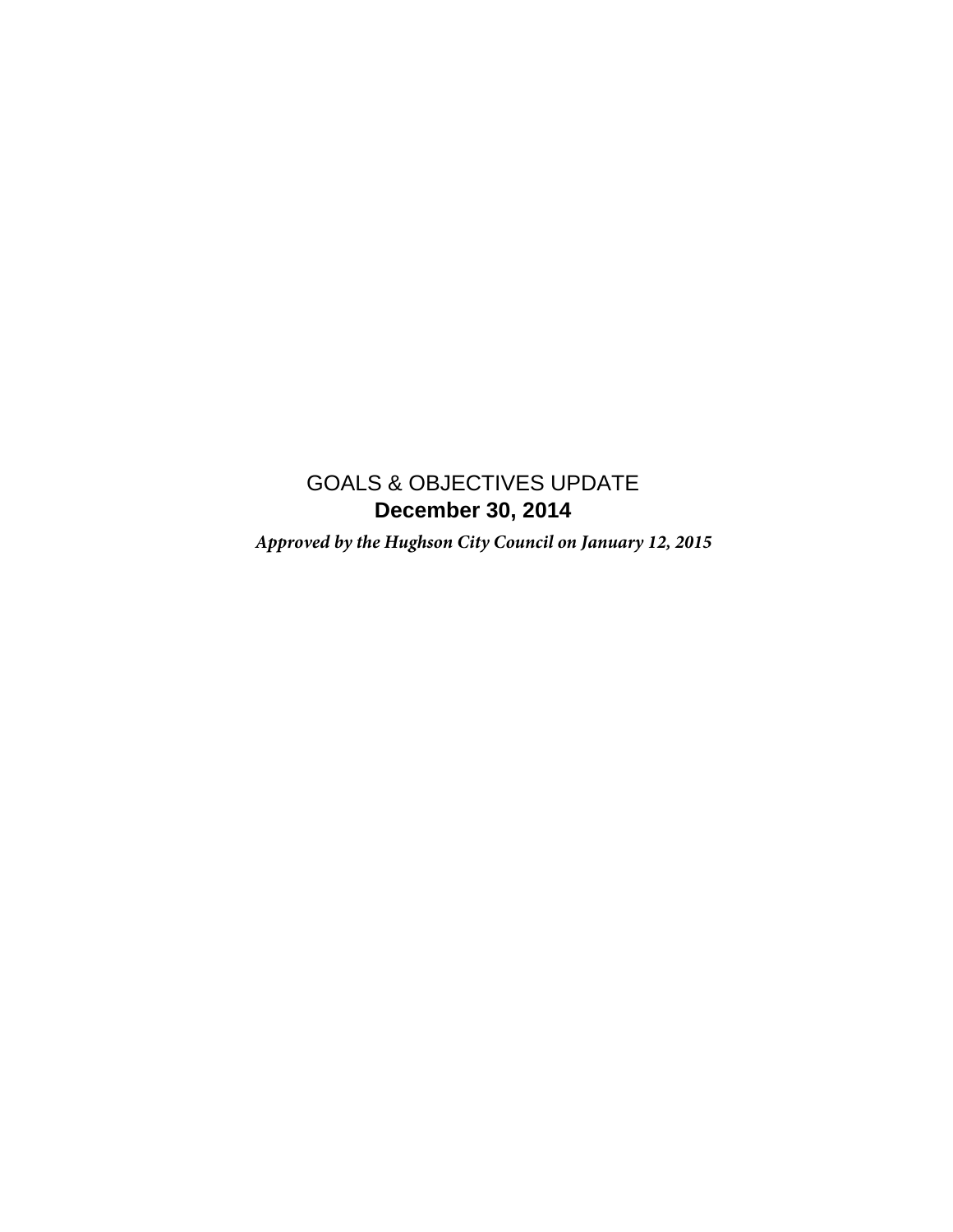## **Goals and Objectives Goal #1 - Land Use Action Items:**

|              |             |                                             |                                                                                                                                                                                                                                                                                                                                |             | <b>STATUS</b>             |            |                                                                                                                                                                                                                                                                                                                                                                                                                                                                                                                                                                                                                                                                                                                                                                                                                                   |
|--------------|-------------|---------------------------------------------|--------------------------------------------------------------------------------------------------------------------------------------------------------------------------------------------------------------------------------------------------------------------------------------------------------------------------------|-------------|---------------------------|------------|-----------------------------------------------------------------------------------------------------------------------------------------------------------------------------------------------------------------------------------------------------------------------------------------------------------------------------------------------------------------------------------------------------------------------------------------------------------------------------------------------------------------------------------------------------------------------------------------------------------------------------------------------------------------------------------------------------------------------------------------------------------------------------------------------------------------------------------|
| Ħ.           | <b>WHEN</b> | <b>WHO</b>                                  | <b>WHAT</b>                                                                                                                                                                                                                                                                                                                    | <b>DONE</b> | <b>ON TARGET</b>          | <b>REV</b> | <b>COMMENTS</b>                                                                                                                                                                                                                                                                                                                                                                                                                                                                                                                                                                                                                                                                                                                                                                                                                   |
| 1            | On-going    | Community<br>Development<br><b>Director</b> | Update zoning with<br>downtown focus/emphasis<br>and revitalization.                                                                                                                                                                                                                                                           |             | X                         |            | Staff has taken a fresh look at downtown. Reviewing neighboring<br>cities form based codes and districts.                                                                                                                                                                                                                                                                                                                                                                                                                                                                                                                                                                                                                                                                                                                         |
| $\mathbf{2}$ | On-going    | Community<br>Development<br>Director        | The General Plan will be the<br>primary public policy guiding<br>land use decisions.                                                                                                                                                                                                                                           |             | X                         |            | This is an annual report that is sent to H&CD and OPR prior to<br>April. The General Plan is updated per State requirements<br>(Government Code 65300). City staff was directed to work with<br>City of Ceres and Stanislaus County to explore establishment of<br>an Agricultural Buffer between both cities. City Manager<br>discussed concept with counterpart and agreed to further explore<br>in early 2015. Funding for Housing Element update was<br>approved with the Fiscal Year 2014-2015 Adopted Budget. City<br>staff has issued a Request for Proposals for technical assistance<br>needed to complete the update. City Council approved<br>professional service agreement with Mintier Harnish Planning<br>Consultants on December 8, 2014 for the preparation of the City<br>of Hughson 5th Cycle Housing Element. |
| 3            | On-going    | Community<br>Development<br>Director        | The City will actively work<br>with the development<br>community and each project<br>proponent to address issues<br>of community; place and<br>identity through the<br>thoughtful placement of<br>neighborhoods, open<br>spaces, streets and land<br>use in accordance with the<br>adopted Design<br>Expectations of the City. |             | $\boldsymbol{\mathsf{X}}$ |            | City is actively reaching out to development community. Staff is<br>also working with each individual entity in process to make sure<br>expectations are met. Discussions have recently been held with<br>Kiper Development (Fontana), Pacific Homes Land Entity,<br>(Sterling Glen) and Floresheim Homes (Euclid). Community<br>Development Director exploring specific plan option for City areas<br>primed for economic development opportunities. Community<br>Development Director also met recently with land use planner<br>representing property owners near the northwest portion of the<br>City (Hatch Road and Santa Fe) regarding possible development.                                                                                                                                                               |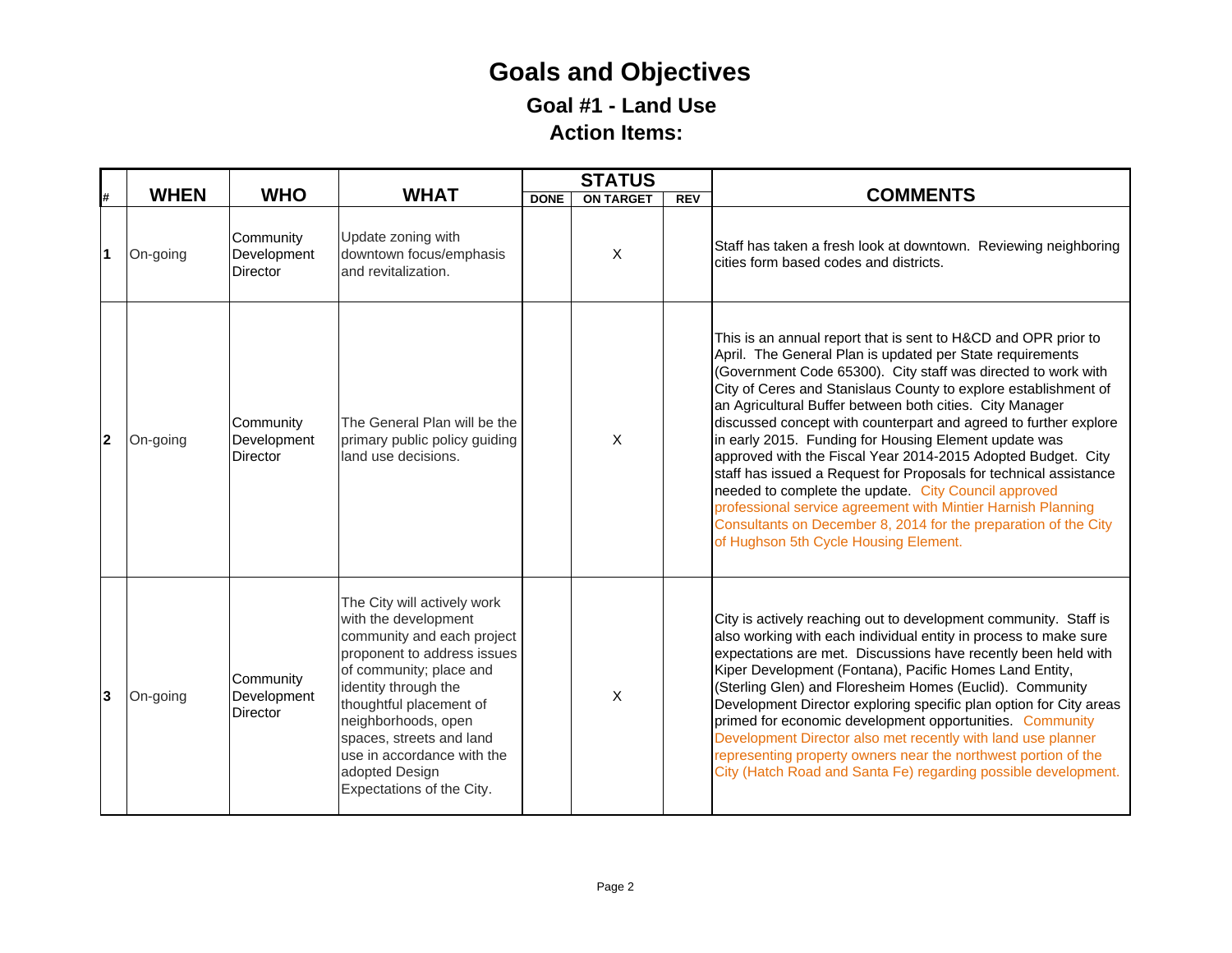## **Goals and Objectives Goal #1 - Land Use Action Items:**

|                |             |                                             |                                                                                                                   |             | <b>STATUS</b>    |            |                                                                                                                                                                                                                                                                                                                                                                                                                                                                                                                                                                                                                                                                                                                                                                                                                                                                                                                                                                                                                                                                                                                                                                          |
|----------------|-------------|---------------------------------------------|-------------------------------------------------------------------------------------------------------------------|-------------|------------------|------------|--------------------------------------------------------------------------------------------------------------------------------------------------------------------------------------------------------------------------------------------------------------------------------------------------------------------------------------------------------------------------------------------------------------------------------------------------------------------------------------------------------------------------------------------------------------------------------------------------------------------------------------------------------------------------------------------------------------------------------------------------------------------------------------------------------------------------------------------------------------------------------------------------------------------------------------------------------------------------------------------------------------------------------------------------------------------------------------------------------------------------------------------------------------------------|
| l#             | <b>WHEN</b> | <b>WHO</b>                                  | <b>WHAT</b>                                                                                                       | <b>DONE</b> | <b>ON TARGET</b> | <b>REV</b> | <b>COMMENTS</b>                                                                                                                                                                                                                                                                                                                                                                                                                                                                                                                                                                                                                                                                                                                                                                                                                                                                                                                                                                                                                                                                                                                                                          |
| $\overline{4}$ | On-going    | Community<br>Development<br><b>Director</b> | Look at Development<br>Impact Fees for Ag<br>Mitigation                                                           |             | X                |            | The City Council adopted the Farmland Preservation Program on<br>January 28, 2013. The program requires preservation, through<br>easements, of prime farmland at a 2:1 ratio for every acre<br>converted to urban use. City staff to research associated<br>measurement tools to gauge effectiveness. City of Hughson was<br>recognized by the California Partnership for the San Joaquin<br>Valley for their work in this area ("2014 Kudos Award").                                                                                                                                                                                                                                                                                                                                                                                                                                                                                                                                                                                                                                                                                                                    |
| 5              | On-going    | Community<br>Development<br><b>Director</b> | Implement the City's Non-<br>Motorized Plan. Ensure that<br>our parks are connected by<br>walking and bike paths. |             | X                |            | Pine Street, South 4th Street, 5th Street and Fox Road curb,<br>gutter, sidewalk and pavement improvement projects are<br>complete. Next phase of 5th Street improvements was<br>completed in August 2014. The City Council adopted the City of<br>Hughson Design Manual for Living Streets on May 13, 2013. City<br>is taking a new focus on Non-Motorized Plan. City recently<br>submitted grant applications for Fox Road and Hatch Road for<br>non-motorized projects (FY 2014-15 - FY 2017-18). Fox Road<br>Pedestrian Project was approved for Active Transportation<br>Program funding through local call for projects. Hatch Road<br>Bike/Pedestrian Project was not recommended for Congestion<br>Mitigation and Air Quality (CMAQ) funding during initial cycle. City<br>submitted a funding application during the second CMAQ cycle for<br>the Whitmore/Santa Fe Pedestrian Project in December 2014.<br>Learning from the City's submission during the first round<br>submission, the second application better met the goal of the<br>program. Notification of projects funded anticipated in early 2015<br>through the Stanislaus Council of Governments. |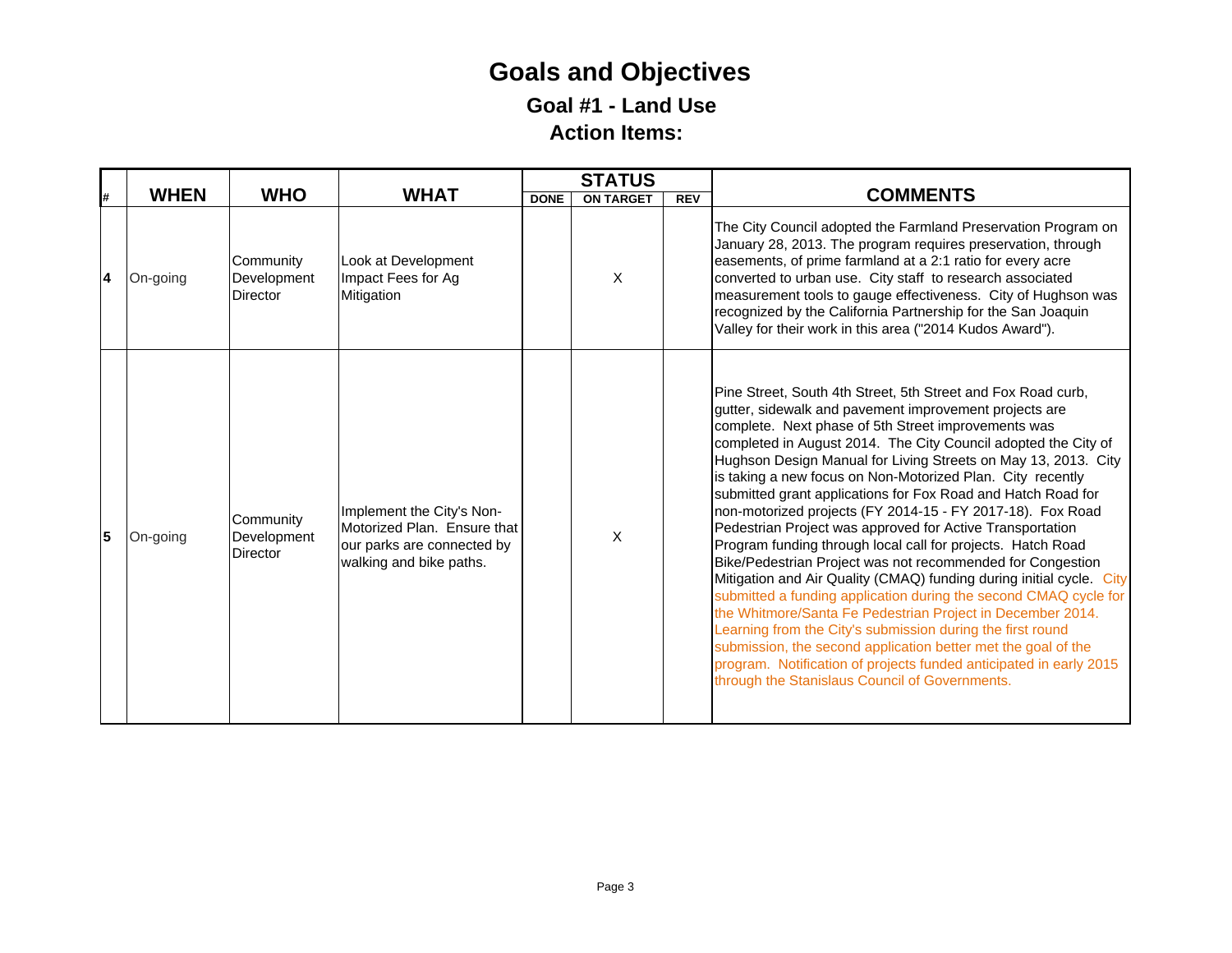## **Goals and Objectives Goal #1 - Land Use Action Items:**

|   |             |                                                                        |                                       |             | <b>STATUS</b>    |            |                                                                                                                                                                                                                                                                                                                                                                                                                                                                                                                                                                                                                                                                                                                                                                                                                                                                                                                                                                                                                                                                                                                                                                                                                                                                                                                                                                                                                                                                                                                                                                                 |
|---|-------------|------------------------------------------------------------------------|---------------------------------------|-------------|------------------|------------|---------------------------------------------------------------------------------------------------------------------------------------------------------------------------------------------------------------------------------------------------------------------------------------------------------------------------------------------------------------------------------------------------------------------------------------------------------------------------------------------------------------------------------------------------------------------------------------------------------------------------------------------------------------------------------------------------------------------------------------------------------------------------------------------------------------------------------------------------------------------------------------------------------------------------------------------------------------------------------------------------------------------------------------------------------------------------------------------------------------------------------------------------------------------------------------------------------------------------------------------------------------------------------------------------------------------------------------------------------------------------------------------------------------------------------------------------------------------------------------------------------------------------------------------------------------------------------|
| # | <b>WHEN</b> | <b>WHO</b>                                                             | <b>WHAT</b>                           | <b>DONE</b> | <b>ON TARGET</b> | <b>REV</b> | <b>COMMENTS</b>                                                                                                                                                                                                                                                                                                                                                                                                                                                                                                                                                                                                                                                                                                                                                                                                                                                                                                                                                                                                                                                                                                                                                                                                                                                                                                                                                                                                                                                                                                                                                                 |
| 6 | On-going    | <b>City Manager</b><br>and Community<br>Development<br><b>Director</b> | Seek Funding for Parkland<br>and Pool |             |                  | X          | Undeveloped school district property near corner of Whitmore and<br>Seventh Street considered opportunity to site a future joint use<br>parks facility. City of Hughson successfully applied for Land<br>Water and Conservation Fund grant assistance from the State of<br>California for the purchase of the 19.65 acres from the Hughson<br>Unified School District. Property valued at \$685,000 and the<br>LWCF would provide 50% funding with the remainder coming<br>from the City's park in lieu and development funds. City staff has<br>explored several options for development of project site and<br>associated ongoing costs for discussion and consideration. City<br>and District executed Memorandum of Understanding (May 2014)<br>and subsequent Purchase Price Agreement (November 2014) for<br>the sale/purchase of the property. Respective agency legal<br>counsels have commenced initial escrow instructions.<br>Amendment to Purchase Price Agreement was executed to allow<br>additional time for District and City to complete necessary tasks.<br>Closing date revised to April 27, 2015. LWCF Funding<br>Agreement received by City and brought forward for City Council<br>consideration. Contract confirmed start date and end date of<br>grant performance period (September 3, 2014 - June 30, 2017).<br>City staff will pursue LWCF grant for development of acquired<br>property. Deadline for next cycle is February 3, 2015 and City<br>staff is exploring eligibility and competitiveness of an application if<br>submitted at this time. |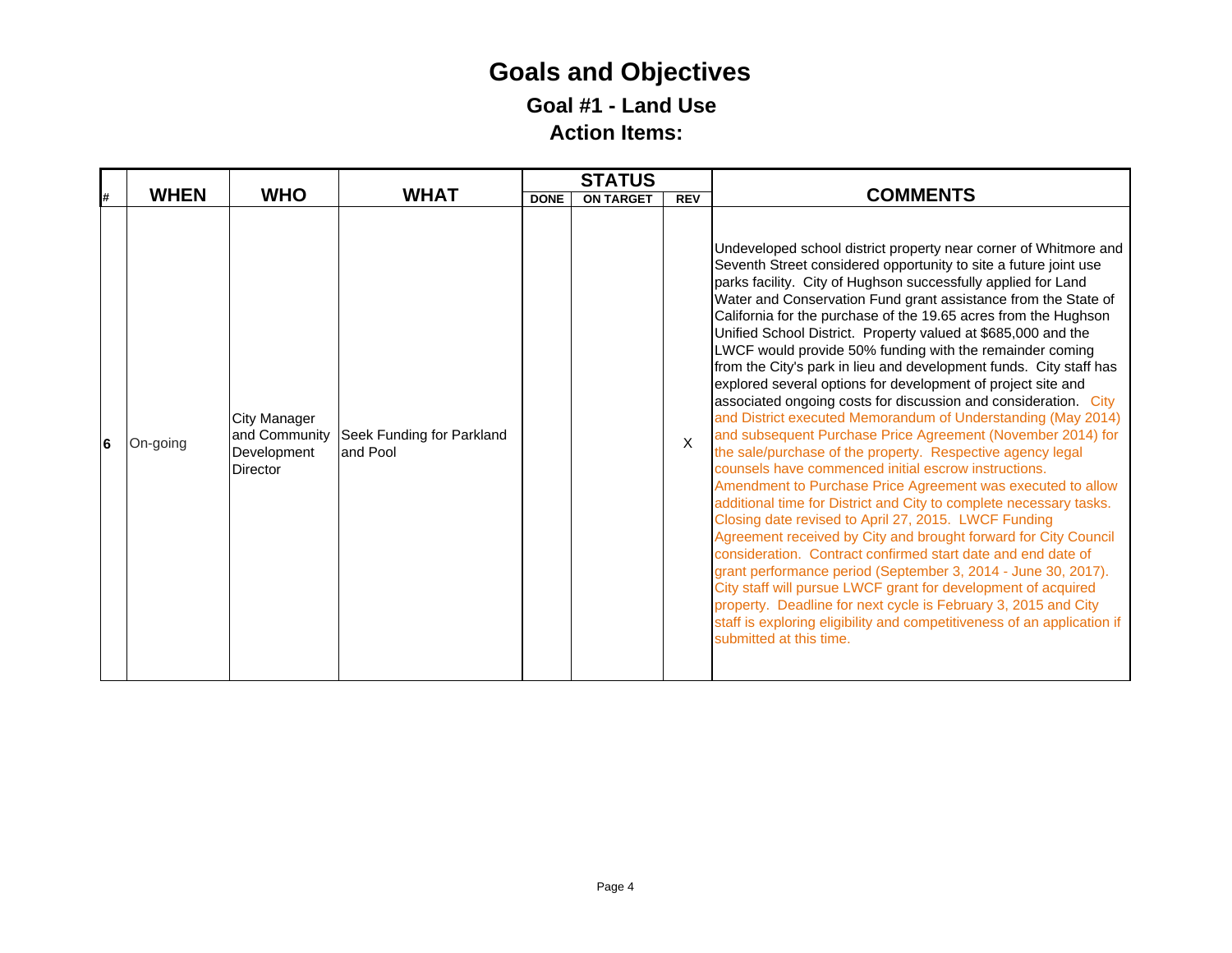|                | <b>WHEN</b> | <b>WHO</b>                                     |                                                                                                                                                                                                                                                                                                                         |             | <b>STATUS</b>    |            |                                                                                                                                                                                                                                                                                                                                                                                                                                                                                                                                                                                                                                                                                                                                                                                                                                                                                                                                                                                                                                                                        |
|----------------|-------------|------------------------------------------------|-------------------------------------------------------------------------------------------------------------------------------------------------------------------------------------------------------------------------------------------------------------------------------------------------------------------------|-------------|------------------|------------|------------------------------------------------------------------------------------------------------------------------------------------------------------------------------------------------------------------------------------------------------------------------------------------------------------------------------------------------------------------------------------------------------------------------------------------------------------------------------------------------------------------------------------------------------------------------------------------------------------------------------------------------------------------------------------------------------------------------------------------------------------------------------------------------------------------------------------------------------------------------------------------------------------------------------------------------------------------------------------------------------------------------------------------------------------------------|
|                |             |                                                | <b>WHAT</b>                                                                                                                                                                                                                                                                                                             | <b>DONE</b> | <b>ON TARGET</b> | <b>REV</b> | <b>COMMENTS</b>                                                                                                                                                                                                                                                                                                                                                                                                                                                                                                                                                                                                                                                                                                                                                                                                                                                                                                                                                                                                                                                        |
| $\overline{1}$ | On-going    | City Manager                                   | The City will continue its<br>partnership with the<br>Stanislaus Alliance to<br>expand the Enterprise Zone<br>Program and provide<br>employment opportunities<br>and enhance the tax base<br>by encouraging compatible<br>industrial, commercial,<br>office and retail facilities to<br>locate or expand to<br>Hughson. |             | X                |            | The City has entered into an MOU with the Alliance to assist with<br>the promoting the Hughson Business Incubator Center housed at<br>in the City Hall Annex Building (current tenants: Hughson<br>Chamber of Commerce and Hughson Chronicle). The City<br>expanded its partnership with the Alliance to bring a Small<br>Business Development Center consultant to the Business<br>Incubator Center to market Hughson business assistance<br>programs and provide other resources/trainings to<br>existing/prospective businesses. SBDC consultant has assisted<br>the City with marketing the business assistance programs,<br>meeting with existing/prospective businesses to evaluate and<br>develop business expansion/creation concepts and supporting<br>local business ventures as needed. For Fiscal Year 2014-2015,<br>City and Strategic Business Alliance will focus on informational<br>presentations (marketing, recordkeeping, business plan,<br>accounting, etc.) for current business and also marketing local<br>economic development opportunities. |
| 2              | On-going    | City Manager<br>Development<br><b>Director</b> | Review Fee Structure for<br>Residential, Commercial,<br>and Community and Industrial growth in<br>order to keep Hughson<br>competitive with other<br>liurisdictions.                                                                                                                                                    |             | X                |            | A Developer Impact Fee Comparison was presented to the City<br>Council on March 12, 2012. As economic recovery continues<br>may need to revisit fee structure. City staff plans to revisit current<br>fee structure in early 2015 (March/April) for discussion and<br>direction.                                                                                                                                                                                                                                                                                                                                                                                                                                                                                                                                                                                                                                                                                                                                                                                       |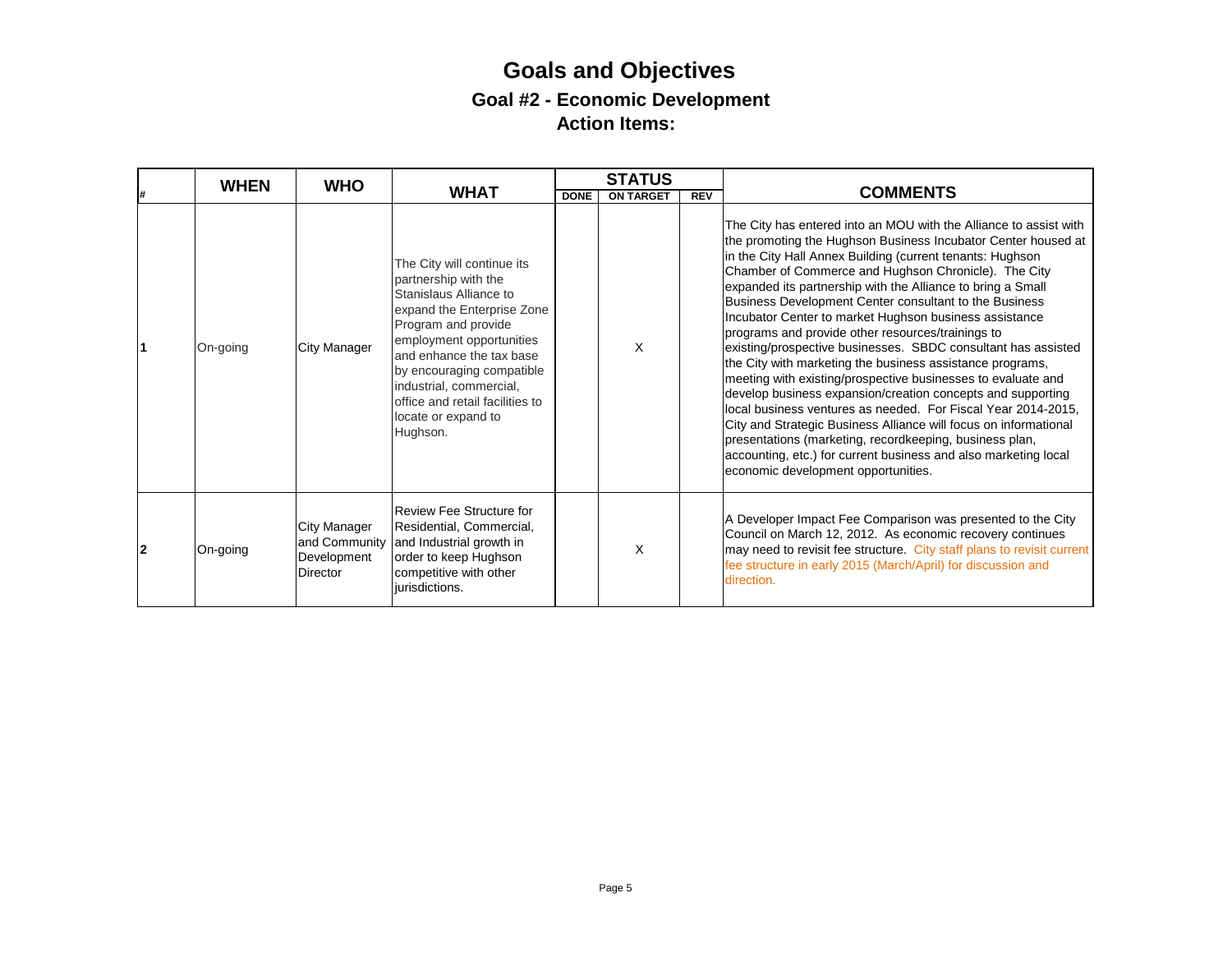|   | <b>WHEN</b> | <b>WHO</b>                                                                    |                                                                                                                                               |             | <b>STATUS</b>    |            |                                                                                                                                                                                                                                                                                                                                                                                                                                                                                                                                                                                                                                                                                                                                                                                                                                                                                                                                                                                                                                                                                                                                                                  |
|---|-------------|-------------------------------------------------------------------------------|-----------------------------------------------------------------------------------------------------------------------------------------------|-------------|------------------|------------|------------------------------------------------------------------------------------------------------------------------------------------------------------------------------------------------------------------------------------------------------------------------------------------------------------------------------------------------------------------------------------------------------------------------------------------------------------------------------------------------------------------------------------------------------------------------------------------------------------------------------------------------------------------------------------------------------------------------------------------------------------------------------------------------------------------------------------------------------------------------------------------------------------------------------------------------------------------------------------------------------------------------------------------------------------------------------------------------------------------------------------------------------------------|
|   |             |                                                                               | <b>WHAT</b>                                                                                                                                   | <b>DONE</b> | <b>ON TARGET</b> | <b>REV</b> | <b>COMMENTS</b>                                                                                                                                                                                                                                                                                                                                                                                                                                                                                                                                                                                                                                                                                                                                                                                                                                                                                                                                                                                                                                                                                                                                                  |
| 3 | On-going    | Community<br>Development<br>Director and<br>Finance<br>Manager                | Review how Hughson fees,<br>licenses, utilities and other<br>charges compare with other<br>cities.                                            |             | $\times$         |            | In August 2013, the City Council authorized a professional<br>services agreement with Bartle Wells and Associates for an<br>updated water rate study. Bartle Wells provided a presentation<br>on the water rate study to the Hughson City Council in early 2014<br>based on the Well #7 Replacement Project/State Revolving Loan<br>Fund application that was ultimately funded by the California<br>Department of Public Health. If approved by Council, Bartle Wells<br>will assist with with a Proposition 218 rate increase once income<br>survey is complete to determine if the City of Hughson is a<br>disadvantaged community and the consolidation project for<br>extending water service through an out of boundary connection to<br>Cobles Corner and Country Villa is vetted. Proposition 218 rate<br>increase should occur in early 2015 and will include an extensive<br>public outreach component to provide opportunity for<br>residents/business owners to learn about the City's strategy and<br>approach for coming into compliance with State drinking water<br>MCL requirements. Moving forward, staff will conduct comparison<br>annually. |
|   |             | <b>City Manager</b><br>and Community<br><b>Development</b><br><b>Director</b> | <b>Create an Economic</b><br>Development Strategic Plan<br>(EDSP) that focuses on<br>Industrial, Commercial, and<br>Agribusiness development. |             |                  |            | The Economic Development Strategic Plan will be the critical<br>document used to carry out items $# 6, 7, 8,$ and 9 listed below.<br>The Economic Development Strategic Plan was developed and<br>approved by the City Council on September 26, 2011. It is<br>intended to be a living document that will be modified over time.<br>The City's Economic Development Committee reviewed this<br>EDSP plan in the fall of 2013 and will be revisited again in the fall<br>during the current year.                                                                                                                                                                                                                                                                                                                                                                                                                                                                                                                                                                                                                                                                 |
| 5 |             |                                                                               | The City will promote<br>expansion of other<br>economic sectors which are<br>compatible with agriculture.                                     |             |                  |            |                                                                                                                                                                                                                                                                                                                                                                                                                                                                                                                                                                                                                                                                                                                                                                                                                                                                                                                                                                                                                                                                                                                                                                  |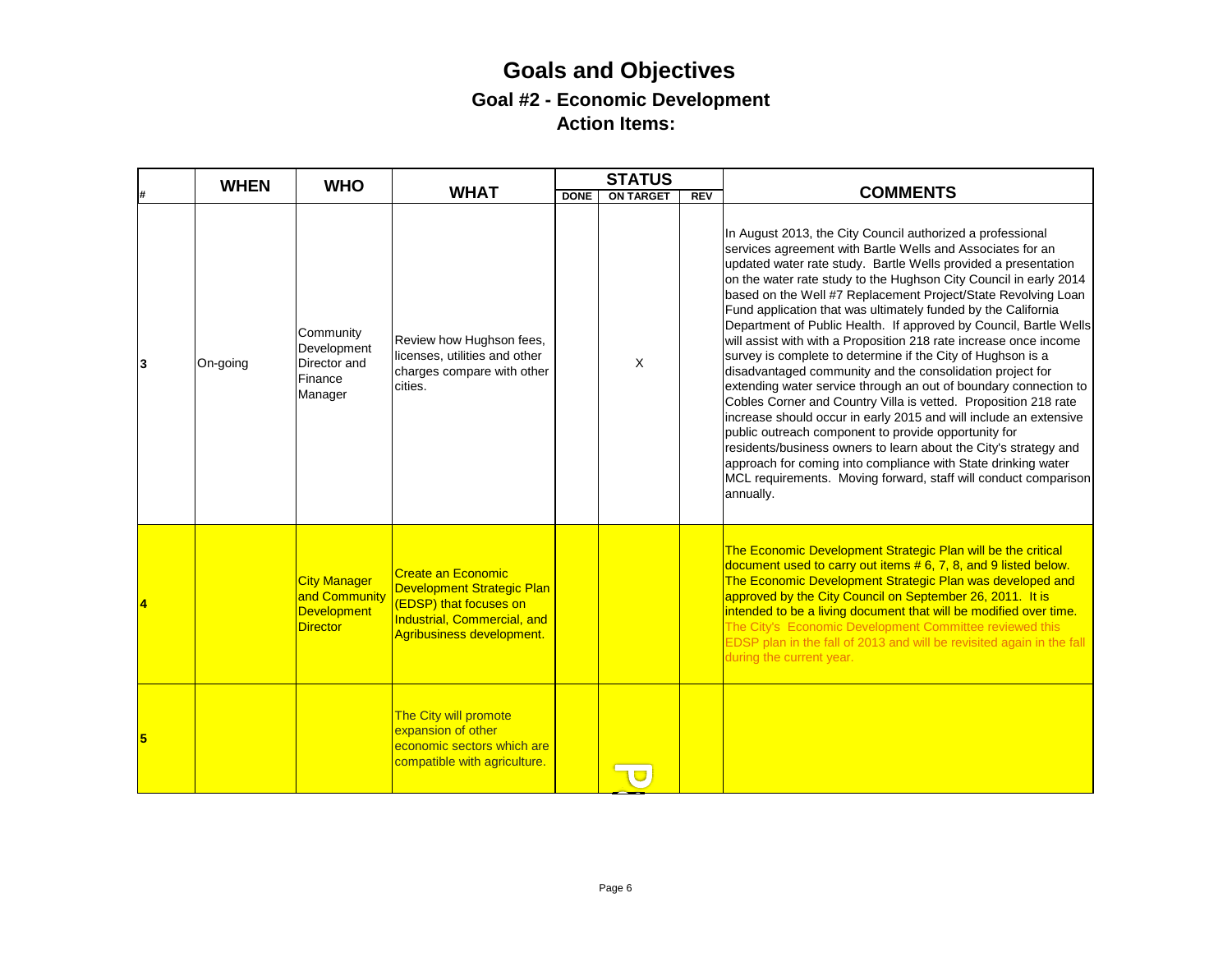|   | <b>WHEN</b> | <b>WHO</b> |                                                                                                                                                                                                                                                                                    |             | <b>STATUS</b>                             |            |                                                                                                                                                                                                                                                                                                                                                                                                                                                                                                                                                                                                                                                                                                                                                                                                                                                                                                                                                 |
|---|-------------|------------|------------------------------------------------------------------------------------------------------------------------------------------------------------------------------------------------------------------------------------------------------------------------------------|-------------|-------------------------------------------|------------|-------------------------------------------------------------------------------------------------------------------------------------------------------------------------------------------------------------------------------------------------------------------------------------------------------------------------------------------------------------------------------------------------------------------------------------------------------------------------------------------------------------------------------------------------------------------------------------------------------------------------------------------------------------------------------------------------------------------------------------------------------------------------------------------------------------------------------------------------------------------------------------------------------------------------------------------------|
|   |             |            | <b>WHAT</b>                                                                                                                                                                                                                                                                        | <b>DONE</b> | <b>ON TARGET</b>                          | <b>REV</b> | <b>COMMENTS</b>                                                                                                                                                                                                                                                                                                                                                                                                                                                                                                                                                                                                                                                                                                                                                                                                                                                                                                                                 |
| 6 |             |            | The City of Hughson<br>supports the preservation of<br>farming, food processing,<br>agricultural business<br>services and the ongoing<br>research and analysis of the<br>agriculture industry in order<br>to sustain it as a major<br>economic engine and<br>source of employment. |             | $\boxed{\mathbf{0}}$<br>$\overline{\Box}$ |            | The City Council adopted the Farmland Preservation Program on<br>January 28, 2013. The program requires preservation, through<br>easements, of prime farmland at a 2:1 ratio for every acre<br>converted to urban use. City of Hughson was recognized by the<br>California Partnership for the San Joaquin Valley for their work in<br>this area ("2014 Kudos Award").                                                                                                                                                                                                                                                                                                                                                                                                                                                                                                                                                                          |
|   |             |            | The City will work to<br>establish a method for<br>business attraction and<br>business retention.                                                                                                                                                                                  |             | <b>artic</b>                              |            | City staff developed zoning, set-back, and parking amendments<br>that provide more options for downtown development. These<br>amendments were approved by the City Council. City created a<br>Shop Local utility bill insert listing Hughson businesses that is<br>updated annually and sent out at the beginning of each fiscal<br>year. The City has also been working with the Alliance to<br>developed a brochure for the Hughson Business Assistance<br>Programs that is used by both when having discussions with<br>existing and prospective businesses. City of Hughson also<br>provides information to the Alliance for incorporation to their<br>marketing material at retail trade shows. The City of Hughson is<br>also an active participant in the meetings of the Alliance<br>Economic Development Practitioners monthly meetings to learn<br>more about creative and effective business attraction and<br>retention strategies. |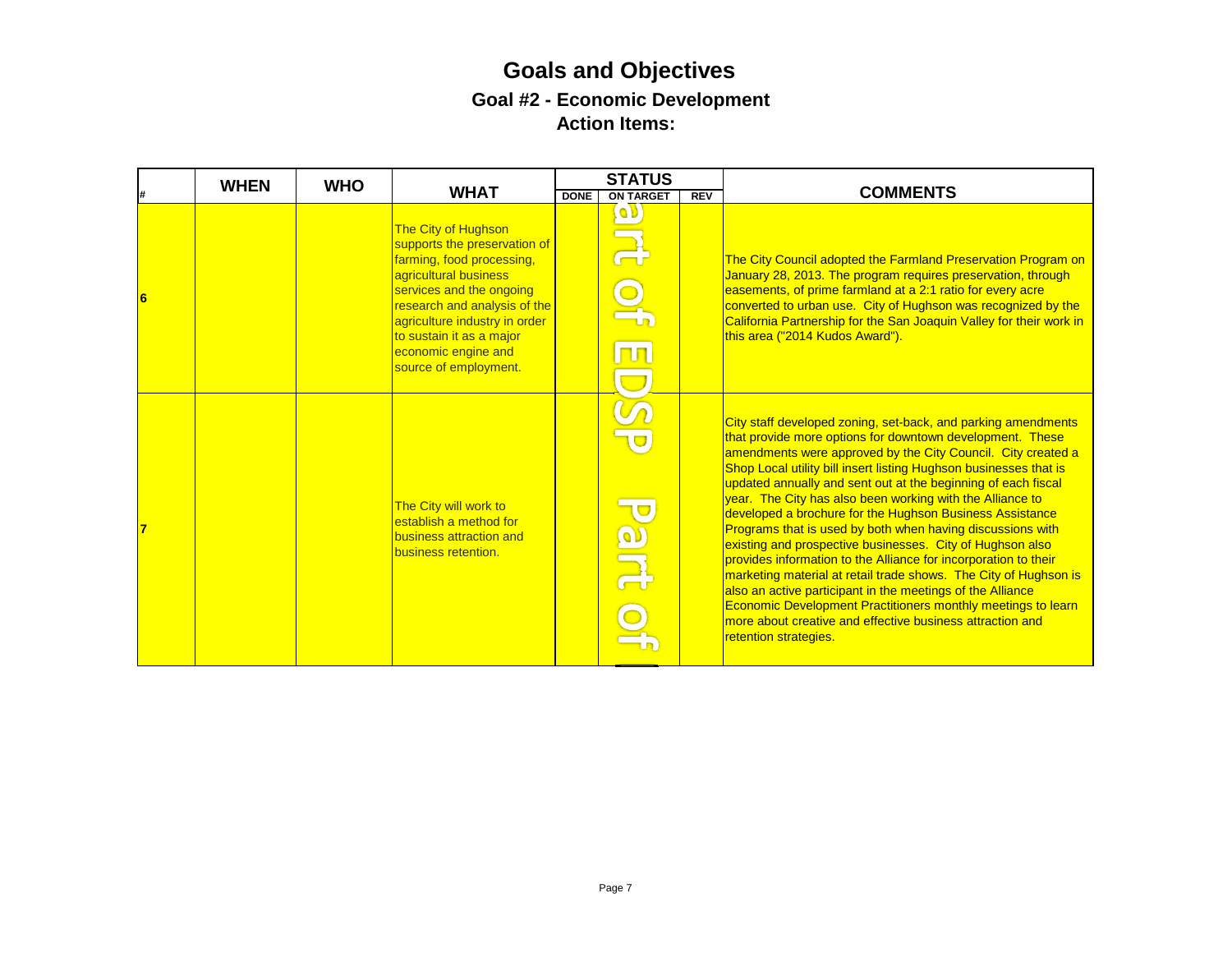|    | <b>WHEN</b> | <b>WHO</b> |                                                                                                   |             | <b>STATUS</b>    |            |                                                                                                                                                                                                                                                                                                                                                                                                                                                                                                                                                                                                                                                                                                                                                                                                                                                                                                                                                                                                                                                                                                                               |
|----|-------------|------------|---------------------------------------------------------------------------------------------------|-------------|------------------|------------|-------------------------------------------------------------------------------------------------------------------------------------------------------------------------------------------------------------------------------------------------------------------------------------------------------------------------------------------------------------------------------------------------------------------------------------------------------------------------------------------------------------------------------------------------------------------------------------------------------------------------------------------------------------------------------------------------------------------------------------------------------------------------------------------------------------------------------------------------------------------------------------------------------------------------------------------------------------------------------------------------------------------------------------------------------------------------------------------------------------------------------|
|    |             |            | <b>WHAT</b>                                                                                       | <b>DONE</b> | <b>ON TARGET</b> | <b>REV</b> | <b>COMMENTS</b>                                                                                                                                                                                                                                                                                                                                                                                                                                                                                                                                                                                                                                                                                                                                                                                                                                                                                                                                                                                                                                                                                                               |
|    |             |            | The City will consider<br>business incentives for<br>businesses which promote<br>community goals. |             | <b>TT</b>        |            | Through the work of the Hughson Economic Development<br>Committee, an expanded business assistance program was<br>developed and approved by the Hughson City Council in the fall of<br>2013. The program allows for grant/loan funding for business<br>development/expansion. A total of \$30,000 is approved annually<br>for this program. The application received by the EDC from the<br>Branding Iron Catering was forwarded to the Hughson City<br>Council in June 2014 for approval that would bring back the Santa<br>Fe Coffee (dba Perks Coffee) component. A loan of \$12,000 was<br>approved for the purchase of necessary equipment and a grant of<br>up to \$3,000 for necessary facility improvements. In the current<br>fiscal year, assistance was approved in November 2014 to two<br>additional business ventures--Magnolia Farmhouse Market<br>(\$4,000 grant/\$4,000 loan) and Shami Dogs (\$3,000 grant/\$3,000<br>Ioan). Magnolia Farmhouse Market opened for business just<br>prior to the December holiday and Perks Coffee and Shami Dogs<br>are anticipated to be open in January/Febraury of 2015. |
|    |             |            | Develop a Branding<br>Program for the City.                                                       |             |                  |            | Consider "Small Community with a Big Heart". City will work with<br>the Stanislaus Business Alliance to develop a marketing program<br>to promote Hughson. Program is anticipated to be unveiled in the<br>spring of 2015.                                                                                                                                                                                                                                                                                                                                                                                                                                                                                                                                                                                                                                                                                                                                                                                                                                                                                                    |
| 10 |             |            | Develop plan to attract more<br>people to visit and shop in<br><b>Hughson</b>                     |             |                  |            | The City Manager continues to work with the Chamber of<br>Commerce to assist with the Hughson Fruit and Nut (formerly<br>Harvest) and Christmas Festivals. These event helps bring<br>hundreds of people into our community.                                                                                                                                                                                                                                                                                                                                                                                                                                                                                                                                                                                                                                                                                                                                                                                                                                                                                                  |
| 11 |             |            | Create a business<br>newsletter to generate<br>interest in Hughson.                               |             |                  |            | The Hughson Chamber of Commerce has developed a newsletter<br>that shares positive information on the City to the community and<br>business sector. The inaugural Hughson Chamber of Commerce<br>newsletter was disseminated to the membership in June 2014.                                                                                                                                                                                                                                                                                                                                                                                                                                                                                                                                                                                                                                                                                                                                                                                                                                                                  |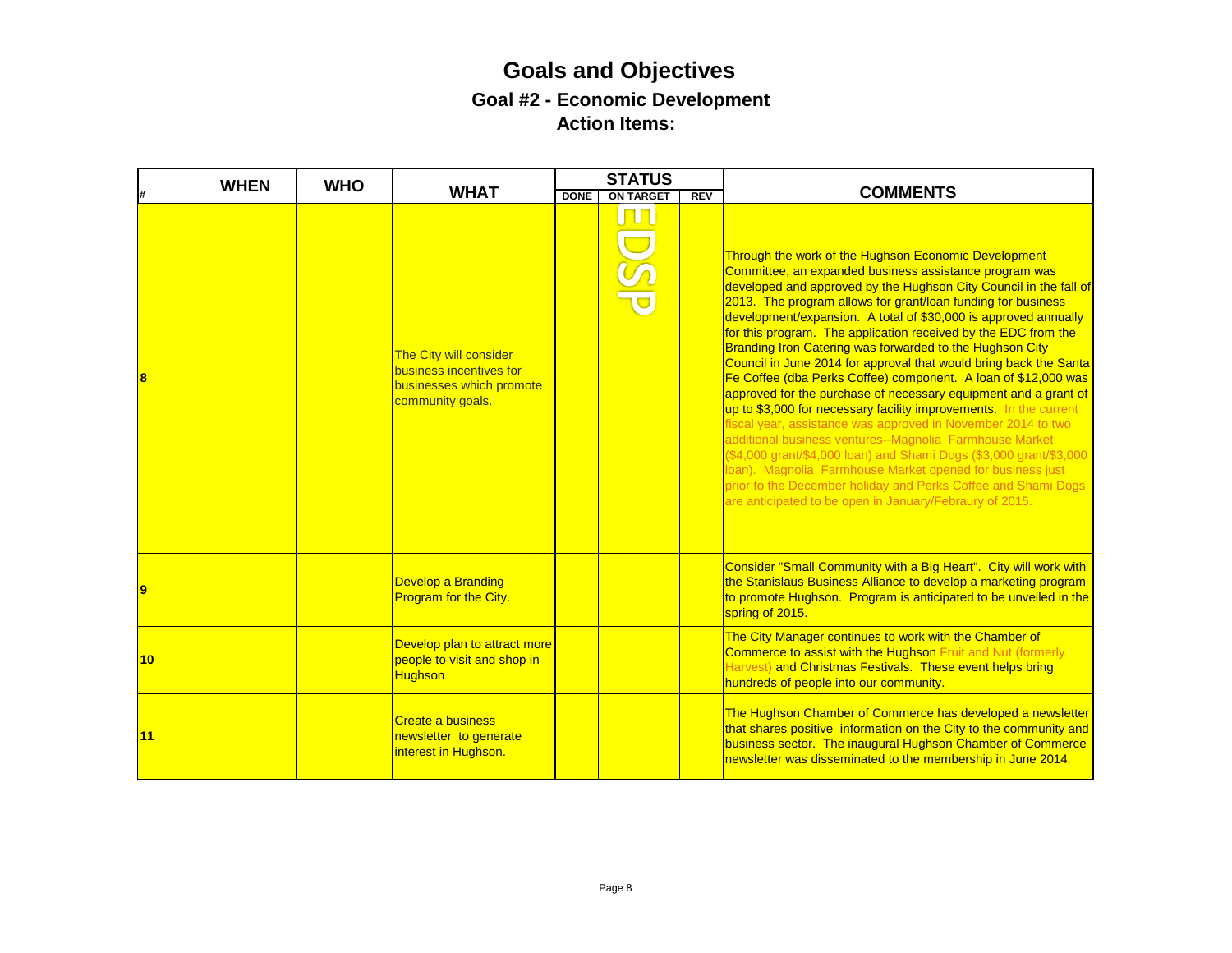|    | <b>WHEN</b> | <b>WHO</b>          |                                                                                 |             | <b>STATUS</b>    |            |                                                                                                                                                                                                                                                                                                                                                                                                                                                                                                                                                                                                                                                                                                                                                                                                                                                                                                                                                                   |
|----|-------------|---------------------|---------------------------------------------------------------------------------|-------------|------------------|------------|-------------------------------------------------------------------------------------------------------------------------------------------------------------------------------------------------------------------------------------------------------------------------------------------------------------------------------------------------------------------------------------------------------------------------------------------------------------------------------------------------------------------------------------------------------------------------------------------------------------------------------------------------------------------------------------------------------------------------------------------------------------------------------------------------------------------------------------------------------------------------------------------------------------------------------------------------------------------|
|    |             |                     | <b>WHAT</b>                                                                     | <b>DONE</b> | <b>ON TARGET</b> | <b>REV</b> | <b>COMMENTS</b>                                                                                                                                                                                                                                                                                                                                                                                                                                                                                                                                                                                                                                                                                                                                                                                                                                                                                                                                                   |
| 12 | On-going    | <b>City Manager</b> | Market positive aspects of<br>City and community on the<br>City's website.      |             | X                |            | City website is functional and being used as an outreach tool for<br>the community. City staff will continue to make information<br>available that is of value to residents and local businesses. The<br>City has begun the practice of developing Press Releases to<br>share information regarding City programs, events and services.<br>For the upcoming year, will better utilize City calendar to promote<br>events that are scheduled throughout the year. The Mayor and<br>City Manager recently participated in interviews with California<br>Edition showcasing the work by the City and partners on the<br>Seventh Street Park Project. Additionally, a Press Release was<br>issued at the end of the calendar year that highlighted the spirit of<br>the community during the holiday season. The Turlock Journal,<br>Ceres Courier and Hughson Chronicle all ran positive stories on<br>Hughson work in the last year and the promising future ahead. |
| 13 | On-going    | <b>City Manager</b> | Meet with the property<br>owners of land surrounding<br>City to discuss growth. |             | X                |            | During the course of attending various community meetings the<br>City Manager has had the opportunity to meet some property<br>owners. The goal is to be more proactive moving forward.                                                                                                                                                                                                                                                                                                                                                                                                                                                                                                                                                                                                                                                                                                                                                                           |
| 14 | On-going    | <b>City Manager</b> | Reach out to and work with<br>businesses in the City's<br>Sphere of Influence   |             | X                |            | The City is very involved in the Hughson Chamber of Commerce.<br>Community Development Director has developed an outreach<br>plan to meet with local businessese (commercial and retail)<br>annually. During the summer of 2014, he and City Manager have<br>held sessions with the Dairy Farmers of America, Valley Tool and<br>Manufacturing, Grossi Manufacturing, the California Truss<br>Company and Hughson Cold Storage. During the remainder of<br>the fiscal year, will schedule similar meetings with other retail<br>businesses beginning with those in the downtown.                                                                                                                                                                                                                                                                                                                                                                                  |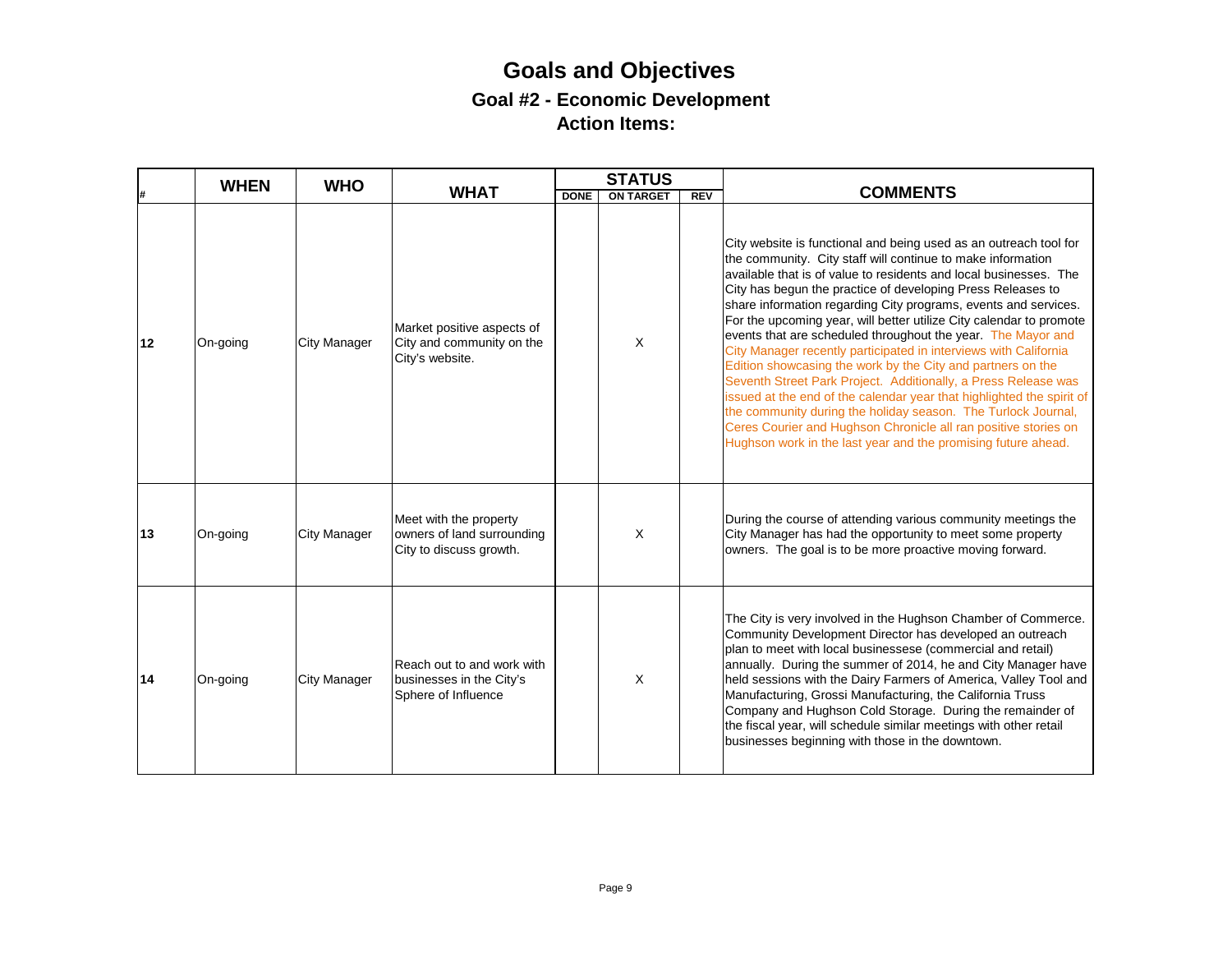|    | <b>WHEN</b> | <b>WHO</b>                                                             |                                                                                       |             | <b>STATUS</b>    |            |                                                                                                                                                                                                                                                                                                                                                                                                                                                                                                                                                                                                                                                                                                                                                                                                                                                                                                                                                                                                                                                                                                                                                                                                      |
|----|-------------|------------------------------------------------------------------------|---------------------------------------------------------------------------------------|-------------|------------------|------------|------------------------------------------------------------------------------------------------------------------------------------------------------------------------------------------------------------------------------------------------------------------------------------------------------------------------------------------------------------------------------------------------------------------------------------------------------------------------------------------------------------------------------------------------------------------------------------------------------------------------------------------------------------------------------------------------------------------------------------------------------------------------------------------------------------------------------------------------------------------------------------------------------------------------------------------------------------------------------------------------------------------------------------------------------------------------------------------------------------------------------------------------------------------------------------------------------|
|    |             |                                                                        | <b>WHAT</b>                                                                           | <b>DONE</b> | <b>ON TARGET</b> | <b>REV</b> | <b>COMMENTS</b>                                                                                                                                                                                                                                                                                                                                                                                                                                                                                                                                                                                                                                                                                                                                                                                                                                                                                                                                                                                                                                                                                                                                                                                      |
| 15 | On-going    | <b>City Manager</b><br>and Community<br>Development<br><b>Director</b> | Make proactive efforts to<br>attract a full-service grocery<br>store to our community |             | X                |            | The City will continue to support local small grocery stores<br>already in place. City staff met with representatives from Sav<br>More to discuss the City's business assistance programs and<br>plans to meet with others in the downtown in early 2015. It will<br>support interests to bring a full-service grocery store to the area.<br>The Commuity Development Director has initiated discussion with<br>Pioneer Market and will be working with Stanislaus Business<br>Alliance to provide market research data for consideration and<br>future use in the upcoming months. City staff's discussions with<br>Dollar General (through the Embree Group) about a viable site in<br>Hughson have advanced and a location in downtown (near<br>terminus of 4th Street) has been selected and being pursued.<br>City Council approved proceeding with the process to vacate City<br>parking lot to accomodate 9,100 square foot store. The Dollar<br>General location as proposed will meet no setback requirement<br>on Hughson Avenue to continue with current look and vision. City<br>staff working with Dollar General representatives on an<br>acceptable preliminary site plan and layout. |
| 16 | On-going    | Community<br>Development<br><b>Director</b>                            | Review sign ordinances and<br>code enforcement activities.                            |             | X                |            | City staff continues to evaluate existing ordinances and segments<br>of the municipal code to support sustainability of local<br>businesses. City Code Enforcement Program has been re-<br>established and more proactive approach is being pursued to<br>ensure compliance with Hughson Municipal Code.                                                                                                                                                                                                                                                                                                                                                                                                                                                                                                                                                                                                                                                                                                                                                                                                                                                                                             |
| 17 | On-going    | <b>City Manager</b>                                                    | Develop Business Incubator<br>with Agribusiness emphasis.                             |             | X                |            | The City entered into an MOU with the Alliance to assist in this<br>effort. Tenant lease agreements and other logistics are in place.<br>The Hughson Chamber of Commerce and Hughson Chronicle<br>have located to the Business Incubator. City staff working with<br>the Alliance has developed marketing materials to promote<br>opportunities to business sector. Interest has been expressed by<br>several prospective businesses (tax preparation, bail bonds office,<br>loan officer, insurance agency, export business, graphic designer)<br>in the Business Incubator but none has materialized at this point.<br>City efforts will continue to occupy the remaining offices with new<br>businesses in the upcoming fiscal year.                                                                                                                                                                                                                                                                                                                                                                                                                                                              |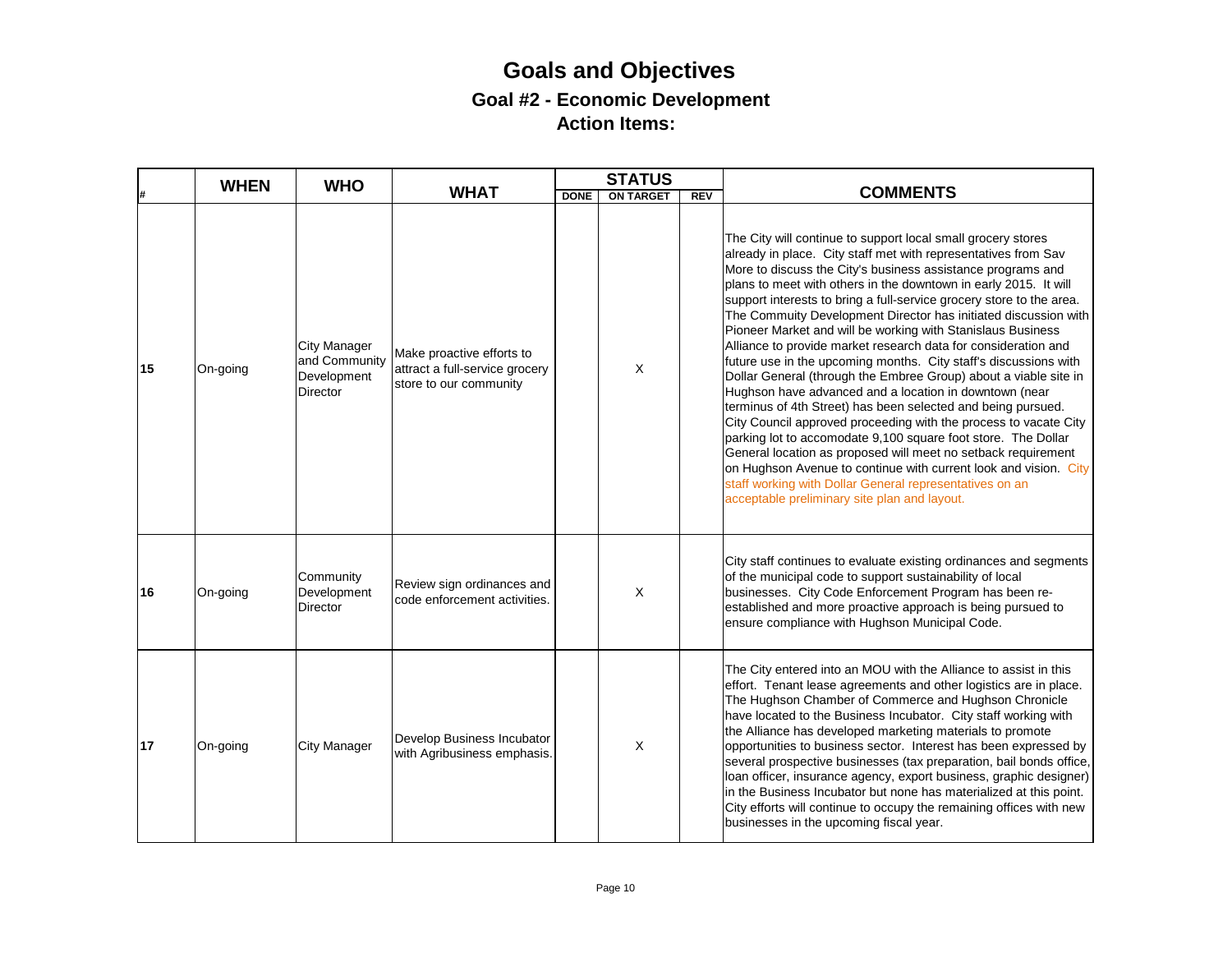|    | <b>WHEN</b> | <b>WHO</b>                                                             |                                                                                                            |             | <b>STATUS</b>    |            |                                                                                                                                                                                                                                                                                                                                                                                                                                                                                                                                                                                                                                                                                                                                                                                                                                                                                                                                                                                                                                  |
|----|-------------|------------------------------------------------------------------------|------------------------------------------------------------------------------------------------------------|-------------|------------------|------------|----------------------------------------------------------------------------------------------------------------------------------------------------------------------------------------------------------------------------------------------------------------------------------------------------------------------------------------------------------------------------------------------------------------------------------------------------------------------------------------------------------------------------------------------------------------------------------------------------------------------------------------------------------------------------------------------------------------------------------------------------------------------------------------------------------------------------------------------------------------------------------------------------------------------------------------------------------------------------------------------------------------------------------|
|    |             |                                                                        | <b>WHAT</b>                                                                                                | <b>DONE</b> | <b>ON TARGET</b> | <b>REV</b> | <b>COMMENTS</b>                                                                                                                                                                                                                                                                                                                                                                                                                                                                                                                                                                                                                                                                                                                                                                                                                                                                                                                                                                                                                  |
| 18 | On-going    | <b>City Manager</b><br>and Community<br>Development<br><b>Director</b> | Support efforts to revive<br>Hughson Fruit and Nut<br>(formerly Harvest)                                   |             | X                |            | City staff and members of the Council participating in the planning<br>and coordination of the annual Hughson Fruit and Nut Festival.<br>City has responsibility over waste management and police<br>services during the two-day event. City staff participated as an<br>exhibitor at this year's event which provided great opportunity to<br>interact with attendees and discuss current City initiatives . City<br>Council was also available at City booth to connect with residents<br>and festival visitors. The Hughson Chamber of Commerce Board<br>of Directors approved the name change for the festival in 2015.                                                                                                                                                                                                                                                                                                                                                                                                      |
| 19 | On-going    | <b>City Manager</b><br>and Community<br>Development<br><b>Director</b> | Develop materials and<br>proactively market the<br>Arboretum and other local<br>attractions to the public. |             | X                |            | City staff will need to work with the Arboretum Board of Directors<br>and other organizations to gather the necessary information for<br>this effort. Further development of Arboretum contingent upon<br>funding. Mayor, City Manager and Community Development<br>Director have met with members of the Arboretum Board of<br>Directors to discuss ways to partner to further develop elements<br>of the property. Arboretum representatives discussed enhancing<br>outreach efforts, installing necessary fencing and completing<br>Arboretum markers. Site infrastructure needs (water, access,<br>etc.) were also discussed briefly. City staff agreed to facilitate<br>showcasing Arboretum at official grand opening of the Hughson<br>Sports and Fitness Complex and to be active participant in their<br>next Open Garden in the spring of 2015. City staff also invited<br>Arboretum Board to be involved in the Love Hughson 2015 event<br>to take advantage of volunteers for their pending improvement<br>projects. |
| 20 | On-going    | Community,<br>Chamber, and<br>Local<br><b>Businesses</b>               | Create a Farmer's Market.                                                                                  |             | X<br>Page 11     |            | City staff has initiative research regarding creating a Farmer's<br>Market. Discussions have been held with both the Hughson<br>Economic Development Committee and the Hughson Chamber of<br>Commerce and been well received. A Farmers Market is held at<br>the Hughson Harvest Festival. A possible venue for a Farmers<br>Market would be at the Marketplace Shopping Center. The City<br>will continue to facilitate the discussion with the Chamber, local<br>tenants at the Marketplace Shopping Center, and Farmer's<br>Market vendors to determine if feasible. The Hughson Small<br>Business Development Center has agreed to take a lead role in<br>further advancing this initiative in 2015.                                                                                                                                                                                                                                                                                                                         |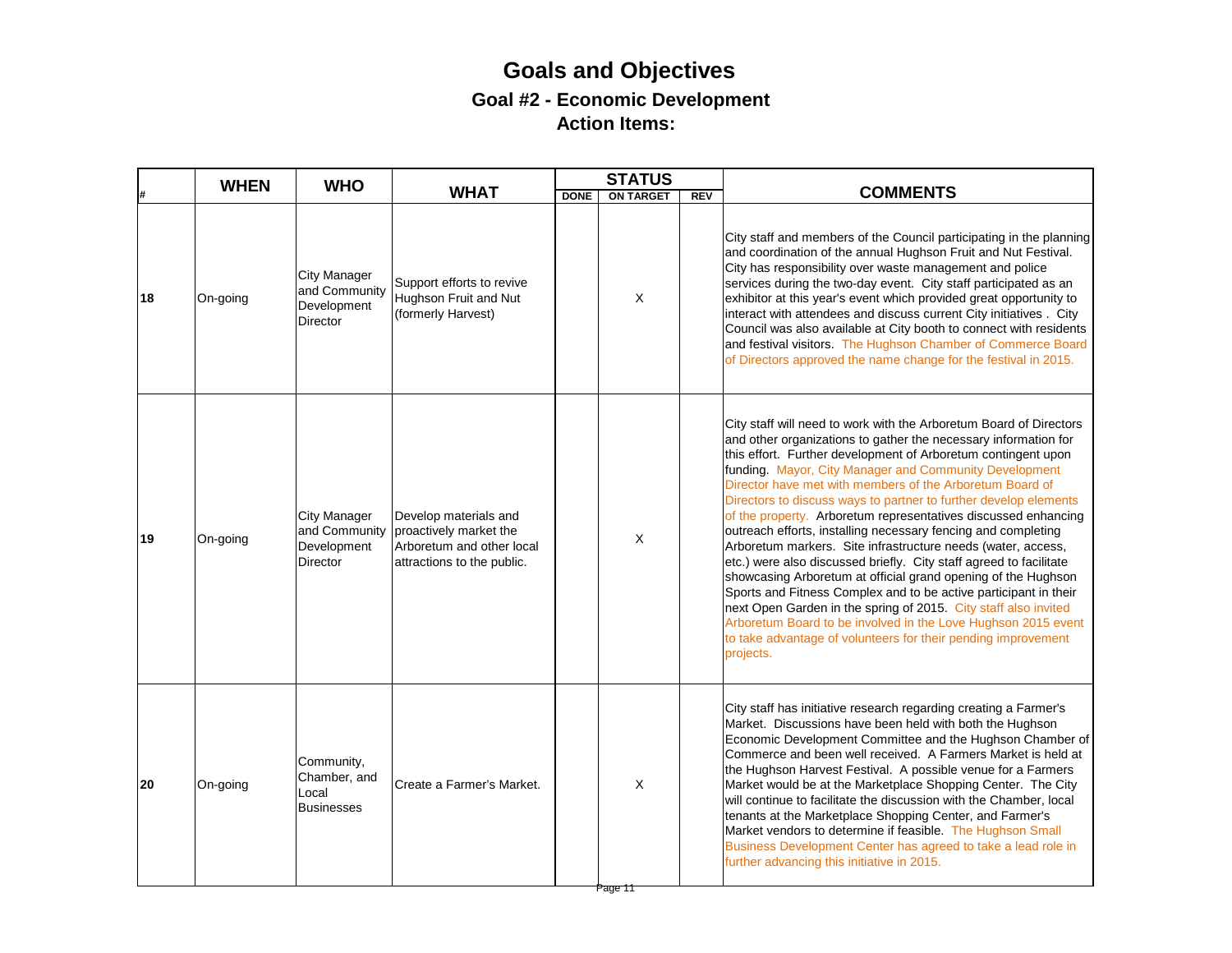|    | <b>WHEN</b> | <b>WHO</b>                                     |                                                                                             |             | <b>STATUS</b>    |            |                                                                                                                                                                                                                                                                                                 |
|----|-------------|------------------------------------------------|---------------------------------------------------------------------------------------------|-------------|------------------|------------|-------------------------------------------------------------------------------------------------------------------------------------------------------------------------------------------------------------------------------------------------------------------------------------------------|
| 1# |             |                                                | <b>WHAT</b>                                                                                 | <b>DONE</b> | <b>ON TARGET</b> | <b>REV</b> | <b>COMMENTS</b>                                                                                                                                                                                                                                                                                 |
| 21 | On-going    | City Manager<br>Development<br><b>Director</b> | and Community<br>and Community<br>neurology in incorporated cities and<br>not in the County |             |                  |            | City has established an urban growth boundary. In addition, have<br>passed resolution opposing any new development in<br>unincorporated area surrounding City limits. City will initiate<br>discussion with the County to revisit this item and discuss any<br>potential projects in the queue. |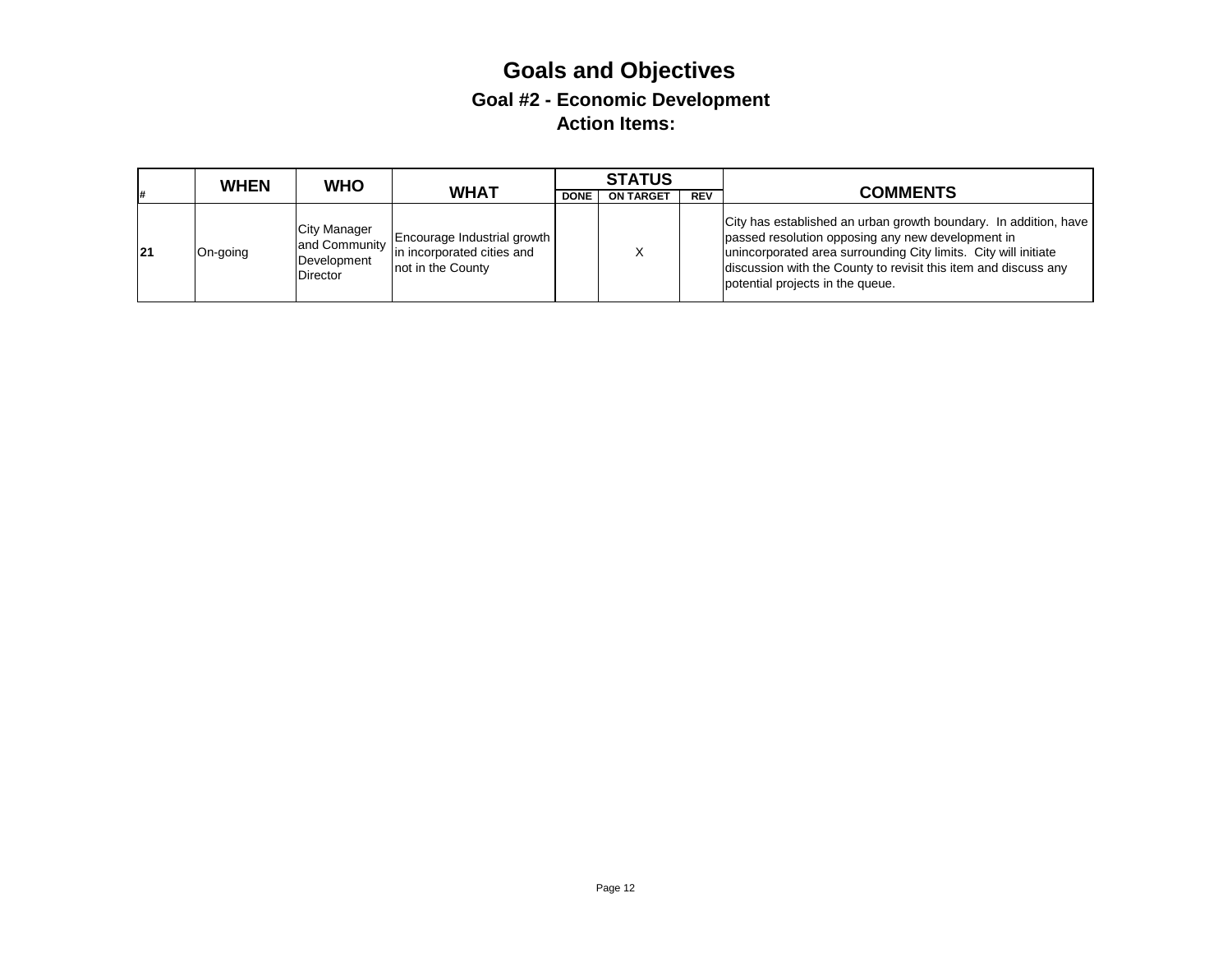### **Goals and Objectives Goal #3 - Transportation Action Items:**

|    |             |                                             |                                                                                                  |             | <b>STATUS</b>    |            |                                                                                                                                                                                                                                                                                                                                                                                                                                                                                                                                                                                                                                                                                                                                                                                                                                                                                                                                                                                                                                                                                                                                                                                        |
|----|-------------|---------------------------------------------|--------------------------------------------------------------------------------------------------|-------------|------------------|------------|----------------------------------------------------------------------------------------------------------------------------------------------------------------------------------------------------------------------------------------------------------------------------------------------------------------------------------------------------------------------------------------------------------------------------------------------------------------------------------------------------------------------------------------------------------------------------------------------------------------------------------------------------------------------------------------------------------------------------------------------------------------------------------------------------------------------------------------------------------------------------------------------------------------------------------------------------------------------------------------------------------------------------------------------------------------------------------------------------------------------------------------------------------------------------------------|
| Ħ. | <b>WHEN</b> | <b>WHO</b>                                  | <b>WHAT</b>                                                                                      | <b>DONE</b> | <b>ON TARGET</b> | <b>REV</b> | <b>COMMENTS</b>                                                                                                                                                                                                                                                                                                                                                                                                                                                                                                                                                                                                                                                                                                                                                                                                                                                                                                                                                                                                                                                                                                                                                                        |
|    | On-going    | Community<br>Development<br>Director        | Recognize the need to<br>address and incorporate a<br>design for all modes of<br>transportation. |             | X                |            | Through StanCOG, the City participates in the allocation of<br>resources for Hughson transit services. The City Council adopted<br>the City of Hughson Design Manual for Living Streets on May 13,<br>2013. Emphasis needs to be placed on non-motorized modes of<br>transportation. For Fiscal Years 2016-2017 and 2017-2018, the<br>City of Hughson submitted (but not recommended for funding) a<br>bike/pedestrian project along Hatch Road for Congestion<br>Mitigation Air Quality (CMAQ) consideration (now a competitive<br>process). This is a top priority per the City of Hughson Non-<br>Motorized Transportation Plan (August 2008) and would provide a<br>transportation option to residents and an amenity to the<br>community and could catalyze the effort to improve the aesthetics<br>of Hatch Road-one of the first impressions of the City.<br>City<br>submitted a project (Whitmore Avenue/Santa Fe Avenue<br>Pedestrian) during the second cycle (December 2014) for grant<br>funding (\$100,000) that better meets the CMAQ goals for<br>emission reductions and cost-effectiveness. Project would<br>improve pedestrian access to the Market Shopping Center. |
| 2  | On-going    | Community<br>Development<br><b>Director</b> | Encourage enhancement of<br>an intra and inter city transit<br>system.                           |             | X                |            | Through StanCOG, the City participates in the allocation of<br>resources for transit services. Staff will continue to work with<br>Stanislaus Regional Transit (START) and StanCOG to improve<br>transit opportunities in Hughson. In the past year, City staff<br>participated in a StanCOG subcommittee to prepare the Request<br>for Proposal (RFP) for the 2014 StanCOG Transit Systems Study<br>and to look at the cost sharing model currently in place.                                                                                                                                                                                                                                                                                                                                                                                                                                                                                                                                                                                                                                                                                                                         |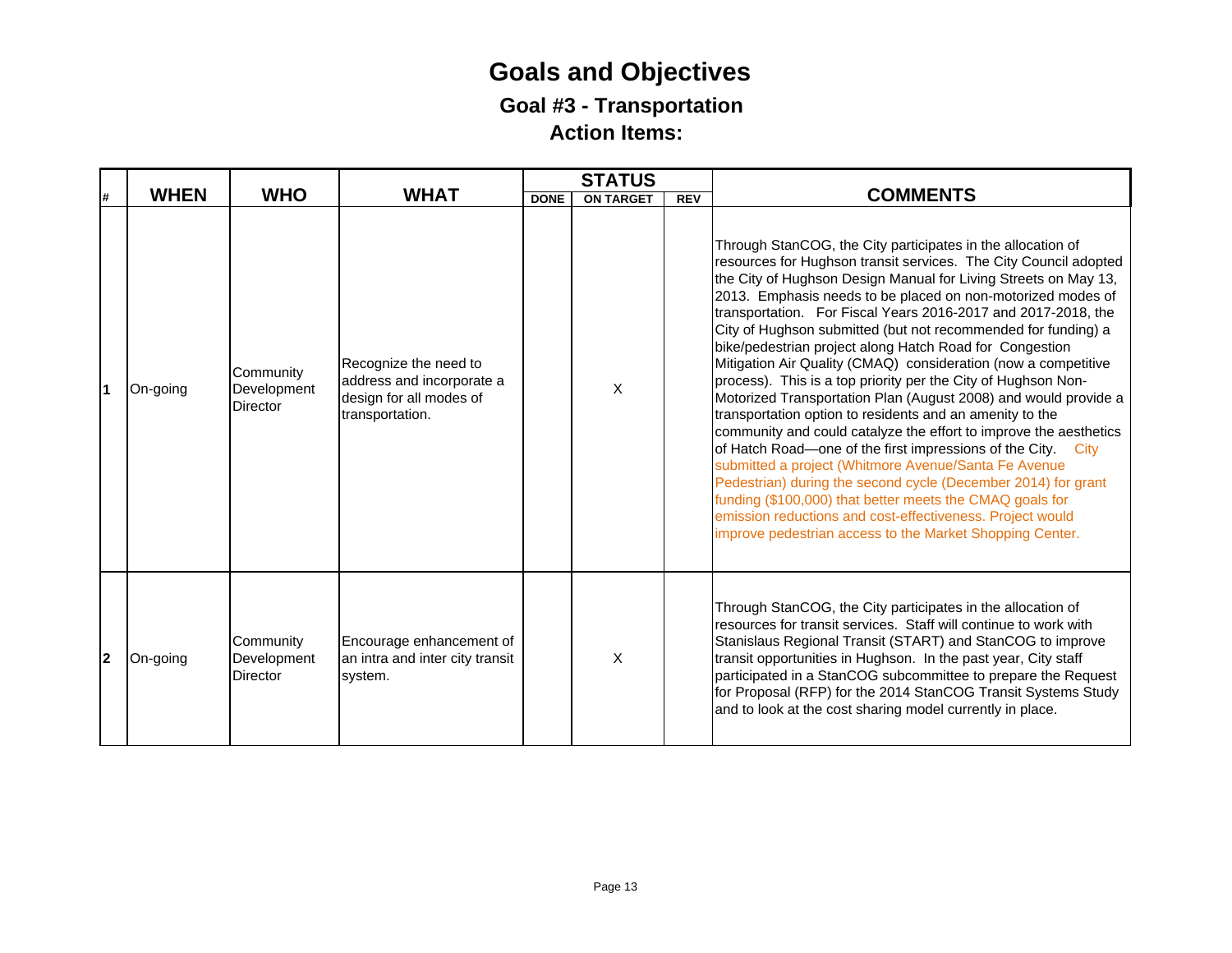### **Goals and Objectives Goal #3 - Transportation Action Items:**

|    |   |             |                                                                        |                                                                                                    |             | <b>STATUS</b>    |            |                                                                                                                                                                                                                                                                                                                                                                                                                                                                                                                                                                                                                                                                                                                                                                                                                                                                                                                          |
|----|---|-------------|------------------------------------------------------------------------|----------------------------------------------------------------------------------------------------|-------------|------------------|------------|--------------------------------------------------------------------------------------------------------------------------------------------------------------------------------------------------------------------------------------------------------------------------------------------------------------------------------------------------------------------------------------------------------------------------------------------------------------------------------------------------------------------------------------------------------------------------------------------------------------------------------------------------------------------------------------------------------------------------------------------------------------------------------------------------------------------------------------------------------------------------------------------------------------------------|
| l# |   | <b>WHEN</b> | <b>WHO</b>                                                             | <b>WHAT</b>                                                                                        | <b>DONE</b> | <b>ON TARGET</b> | <b>REV</b> | <b>COMMENTS</b>                                                                                                                                                                                                                                                                                                                                                                                                                                                                                                                                                                                                                                                                                                                                                                                                                                                                                                          |
|    | 3 | On-going    | <b>City Manager</b><br>and Community<br>Development<br><b>Director</b> | Access all available funds<br>for the purpose of<br>maintaining and improving<br>existing streets. |             | X                |            | Partner with StanCOG and other jurisdictions to acquire funds for<br>street projects. Recent CMAQ funds have gone towards road infill<br>projects (Pine Street, 4th Street, 5th Street, Fox Road, etc). The<br>City successfully pursued Active Transportation Program funding<br>for a safe routes to school project along Fox Road (Fiscal Year<br>2014-15 & 2015-16). Staff has been very involved with the<br>disbursement of Local Transportation Funds through StanCOG.<br>The City Council adopted a utility trench cut fee and established a<br>special street fund (effective April 25) for the monies collected.<br>City actively participated in the discussion regarding a 1/2 cent<br>sales tax measure for transportation and expenditure plan in 2014<br>deferred to 2016 by the StanCOG Policy Board). Additional work<br>by the County and partner cities on this initiative is anticipated in<br>2015. |
|    | 4 | On-going    | Community<br>Development<br><b>Director</b>                            | Plan for future public<br>parking in the downtown<br>area to encourage business<br>activity.       |             | X                |            | An ordinance was adopted amending the parking requirements in<br>the Downtown Commercial Zone to allow parcels to develop<br>without on-site parking. Through the Economic Development<br>Committee, have discussed different strategies to strengthen the<br>downtown core (vacancy, pocket parks, outdoor dinner, etc.).<br>Economic Development Committee conducted a walking tour of<br>the downtown.                                                                                                                                                                                                                                                                                                                                                                                                                                                                                                                |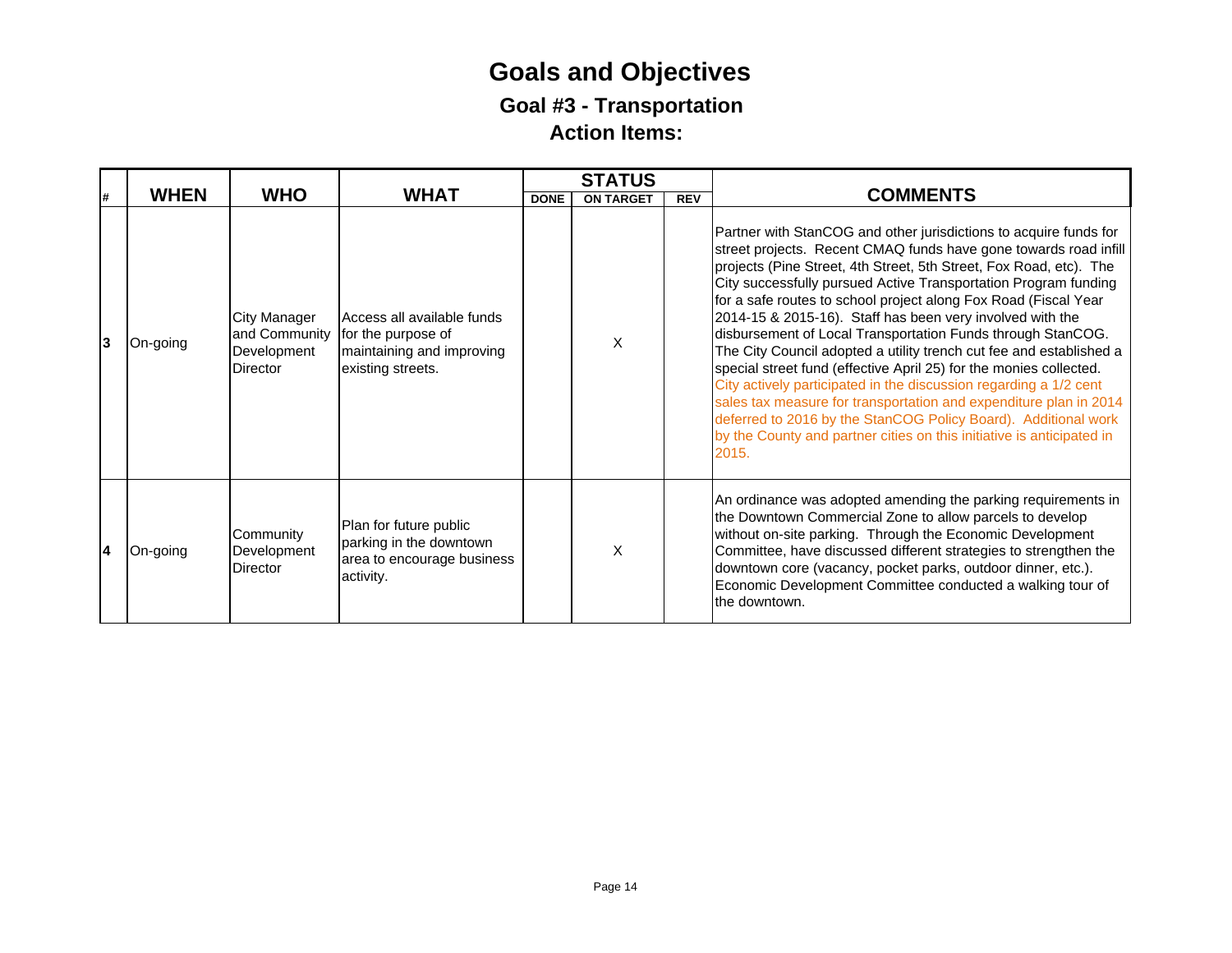### **Goals and Objectives Goal #3 - Transportation Action Items:**

|    |             |                                                                        |                                                                                                                                                                       |             | <b>STATUS</b>    |            |                                                                                                                                                                                                                                                                                                                                                                                                                                                                                                                                                                                                                                                                                                                                                                                                                                                                                                                                  |
|----|-------------|------------------------------------------------------------------------|-----------------------------------------------------------------------------------------------------------------------------------------------------------------------|-------------|------------------|------------|----------------------------------------------------------------------------------------------------------------------------------------------------------------------------------------------------------------------------------------------------------------------------------------------------------------------------------------------------------------------------------------------------------------------------------------------------------------------------------------------------------------------------------------------------------------------------------------------------------------------------------------------------------------------------------------------------------------------------------------------------------------------------------------------------------------------------------------------------------------------------------------------------------------------------------|
| l# | <b>WHEN</b> | <b>WHO</b>                                                             | <b>WHAT</b>                                                                                                                                                           | <b>DONE</b> | <b>ON TARGET</b> | <b>REV</b> | <b>COMMENTS</b>                                                                                                                                                                                                                                                                                                                                                                                                                                                                                                                                                                                                                                                                                                                                                                                                                                                                                                                  |
| 15 | On-going    | <b>City Manager</b><br>and Community<br>Development<br><b>Director</b> | Work with the County,<br>StanCOG and other<br>appropriate agencies to<br>address, on a regional<br>basis, the development of<br>solutions to local traffic<br>issues. |             |                  |            | Hughson participated in the Regional Transportation Impact Fee<br>meetings with the cities and county to discuss an equitable<br>transportation impact fee. Based on StanCOG Policy Board<br>direction measure for 2014 was deferred to 2016. City historically<br>looks to use of LTF, CMAQ, CDBG and outside funding to<br>address local traffic issues through improvement projects.<br>Stanislaus County signalization and intersection improvements at<br>Hatch Road and Santa Fe are programmed for Fiscal Year 2014-<br>2015. County Public Works provided an update on the project in<br>October 2014 and committed to provided bimonthly reports to<br>ensure that the traffic signalization project remains on task.<br>Environmental work for the project (initial study and mitigated<br>negative declaration) is underway. Design and right of way<br>acquisition anticipated after environmental work is complete. |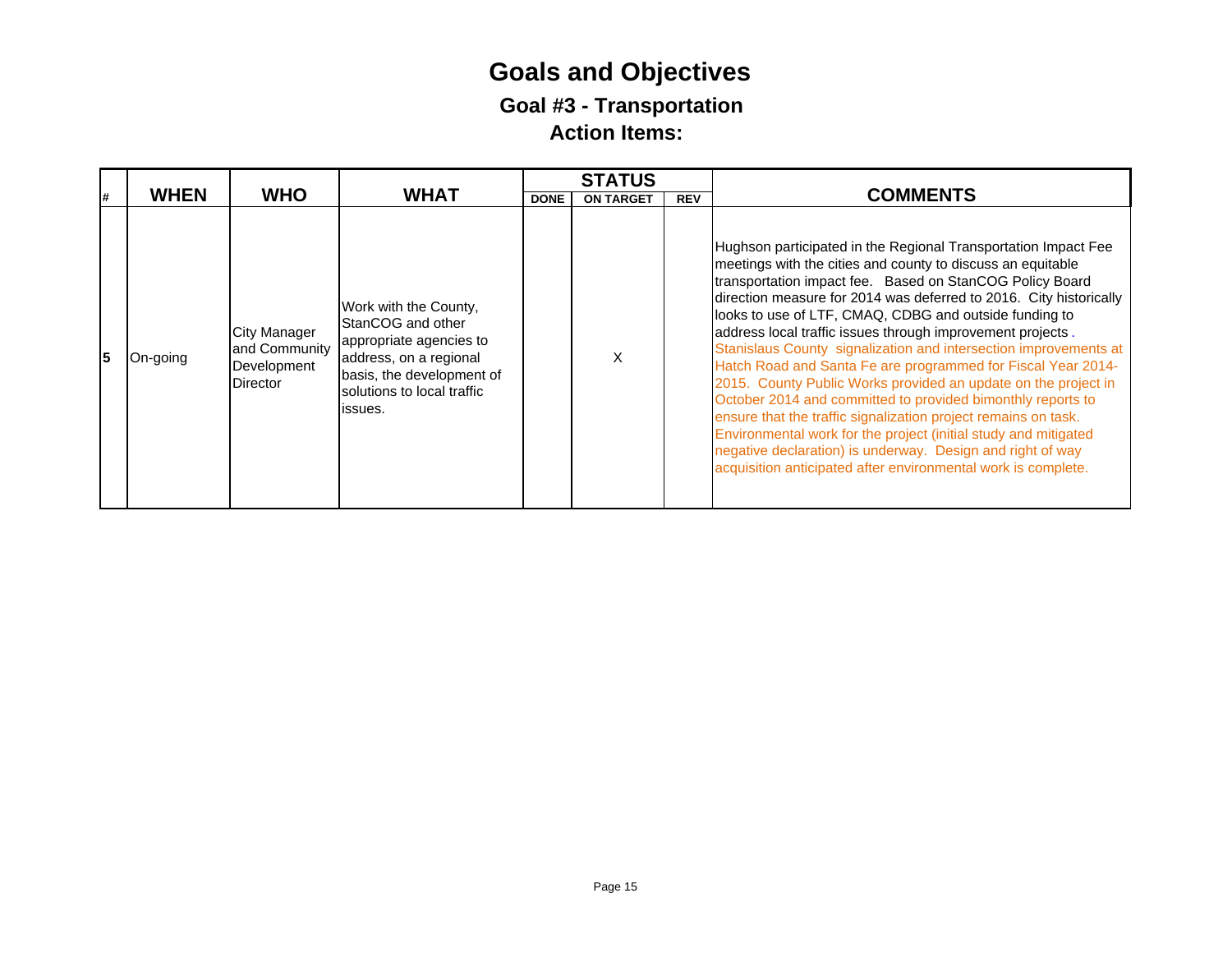### **Goals and Objectives Goal #4 - Public Safety Action Items:**

| Ħ. | <b>WHEN</b> | <b>WHO</b>                       | <b>WHAT</b>                                                                                                                                                                                                                                                | <b>DONE</b> | <b>STATUS</b><br><b>ON TARGET</b> | REV      | <b>COMMENTS</b>                                                                                                                                                                                                                                                                                                                                                                                                                                                                                                                                                                                                                                                                                                                                                                                                                                                                                                                                                                                                                                                                   |
|----|-------------|----------------------------------|------------------------------------------------------------------------------------------------------------------------------------------------------------------------------------------------------------------------------------------------------------|-------------|-----------------------------------|----------|-----------------------------------------------------------------------------------------------------------------------------------------------------------------------------------------------------------------------------------------------------------------------------------------------------------------------------------------------------------------------------------------------------------------------------------------------------------------------------------------------------------------------------------------------------------------------------------------------------------------------------------------------------------------------------------------------------------------------------------------------------------------------------------------------------------------------------------------------------------------------------------------------------------------------------------------------------------------------------------------------------------------------------------------------------------------------------------|
| Ι1 | On-going    | <b>City Manager</b>              | The City of Hughson will<br>continue to provide a high<br>level of police service to the<br>community. The City will<br>and Police Chief review annually the fiscal<br>constraints facing the City in<br>order to establish<br>appropriate service levels. |             |                                   | $\times$ | The City Council renewed its contract with Stanislaus County for<br>Law Enforcement Services for three year period from Fiscal Year<br>2013-2014 to Fiscal Year 2015-2016. The Police Chief provides<br>activity reports to show how law enforcement activities are<br>benefitting the community on periodic basis along with annual<br>report to the community. For the upcoming year, will work with<br>Police Chief on the anticipated use of Supplemental Law<br>Enforcement Services Funds to augment existing efforts--<br>including Code Enforcement Officer through new model. Mayor<br>Pro Tem and City Manager met with Stanislaus County Sheriff<br>and othe County personnel to discuss pending Police Chief<br>retirement in March of 2015 and recruitment and transition plan.<br>Lieutenant recruitment to be initiated in January 2015 by County.<br>Hughson Police Chief selection process to commence shortly<br>thereafter which will include interviews by diverse local panel to<br>arrive at City recommendation for placement to the critical<br>position. |
| 2  | On-going    | City Manager<br>and Police Chief | <b>Continue Community</b><br>Activities (i.e. Neighborhood<br>Watch, Kids Safety Places)                                                                                                                                                                   |             | X                                 |          | The City Manager and Police Chief designee have been engaged<br>in the Hughson Family Resource Center Community Capacity<br>Building effort (Citizens for a Healthy Community). Through CCB,<br>the City's Neighborhood Watch Program has remained in tact and<br>culminated with the annual National Night Out celebration on<br>August 5, 2014. Along with Hughson Fire Protection District, Pro<br>Transport, Stanislaus Sheriff STARS and others, participated in a<br>caravan that visited all eighteen (up from nine in the prior year)<br>registered block parties promoting the NNO mission to "promote<br>involvement in crime prevention activities, police-community<br>partnerships, neighborhood camaraderie and a united front<br>against criminal activity."                                                                                                                                                                                                                                                                                                       |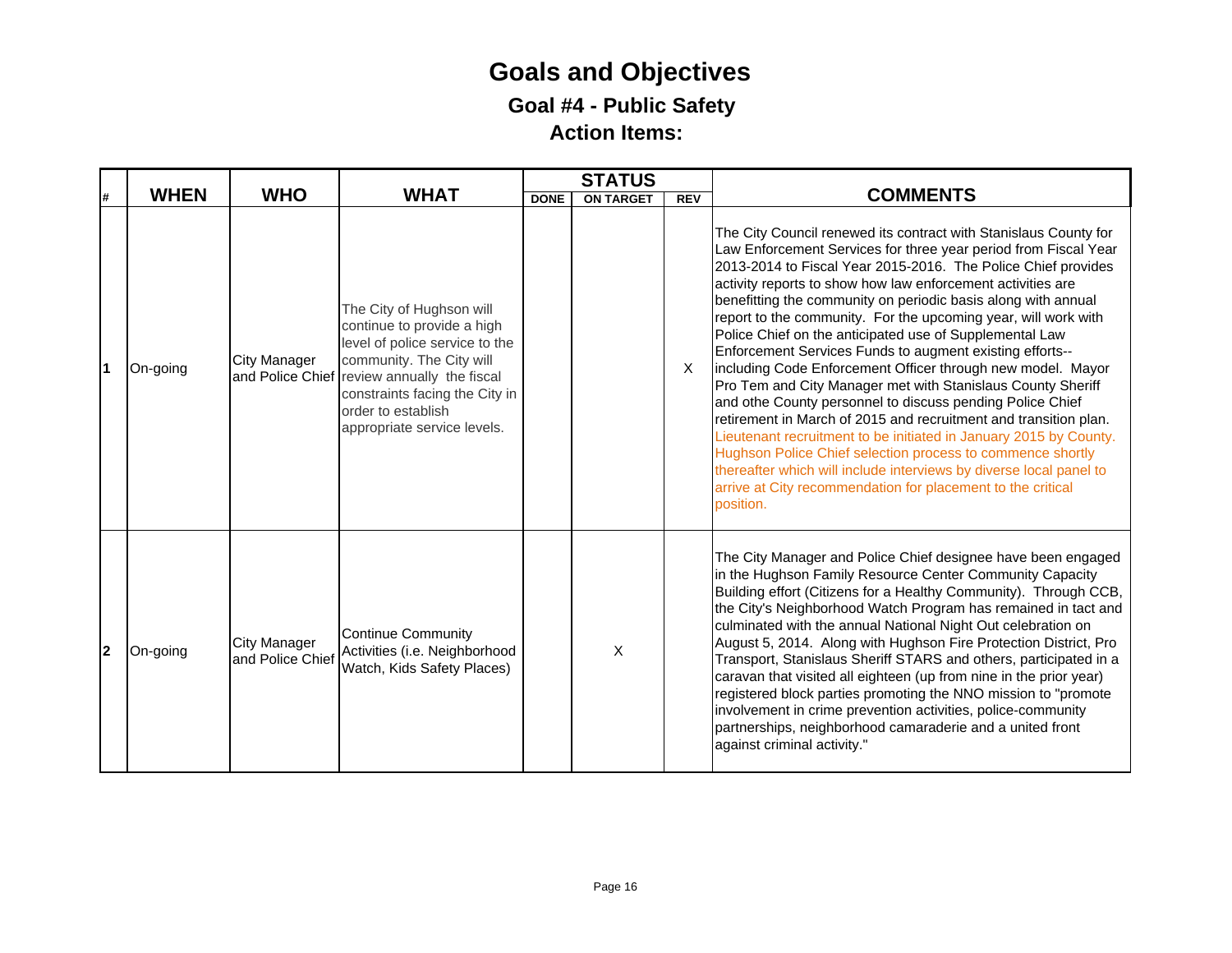## **Goals and Objectives Goal #4 - Public Safety Action Items:**

|    |             |                     |                                      |             | <b>STATUS</b>    |            |                                                                                                                                                                                                                                                                                                                                                                                                                                                                                                                                                                                                                                                                                                                                                                                                                                                                                                              |
|----|-------------|---------------------|--------------------------------------|-------------|------------------|------------|--------------------------------------------------------------------------------------------------------------------------------------------------------------------------------------------------------------------------------------------------------------------------------------------------------------------------------------------------------------------------------------------------------------------------------------------------------------------------------------------------------------------------------------------------------------------------------------------------------------------------------------------------------------------------------------------------------------------------------------------------------------------------------------------------------------------------------------------------------------------------------------------------------------|
| l# | <b>WHEN</b> | <b>WHO</b>          | <b>WHAT</b>                          | <b>DONE</b> | <b>ON TARGET</b> | <b>REV</b> | <b>COMMENTS</b>                                                                                                                                                                                                                                                                                                                                                                                                                                                                                                                                                                                                                                                                                                                                                                                                                                                                                              |
| 13 | On-going    | <b>City Manager</b> | 2+2 Fire District/City<br>Committee. |             | x                |            | The Fire District/City Committee met every other month and have<br>had very productive session to discuss current initiatives,<br>coordination for local events and explore partnership<br>opportunities. Examples include (1) the work by the City on its<br>municipal water system, (2) coordination for National Night Out,<br>Halloween Trunk or Treat and Christmas Festival, and (3) the Fire<br>Command Vehicle Cost Project. The Hughson Fire Command<br>Vehicle was jointly purchased by the City of Hughson and the<br>Hughson Fire Protection District and is now available for local<br>incidents. The City participated in Operation Santa Clause to pilot<br>the "Light up the Town" program in partnership with the Hughson<br>Family Resource Center/Citizens for a Healthy Community. The<br>City has agreed to support the Fire District in its centenniel<br>celebration in June of 2015. |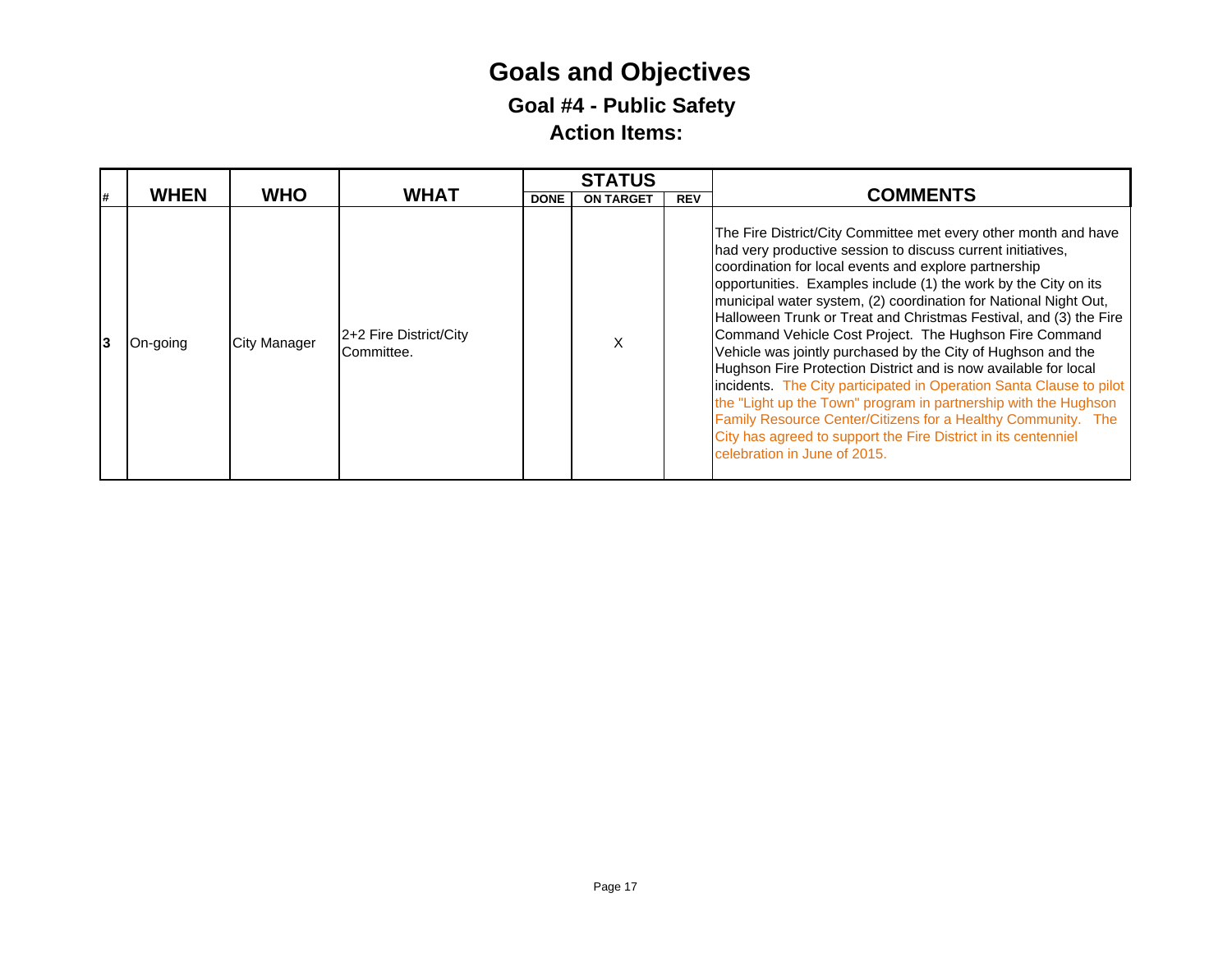|    |             |                                                                 |                                                                                              |             | <b>STATUS</b>    |            |                                                                                                                                                                                                                                                                                                                                                                                                                                                                                                                                                                                                                                                                                                                                                                                                                                                                                                                                                                                                                                                                                                                                                                                                                                                                                        |
|----|-------------|-----------------------------------------------------------------|----------------------------------------------------------------------------------------------|-------------|------------------|------------|----------------------------------------------------------------------------------------------------------------------------------------------------------------------------------------------------------------------------------------------------------------------------------------------------------------------------------------------------------------------------------------------------------------------------------------------------------------------------------------------------------------------------------------------------------------------------------------------------------------------------------------------------------------------------------------------------------------------------------------------------------------------------------------------------------------------------------------------------------------------------------------------------------------------------------------------------------------------------------------------------------------------------------------------------------------------------------------------------------------------------------------------------------------------------------------------------------------------------------------------------------------------------------------|
|    | <b>WHEN</b> | <b>WHO</b>                                                      | <b>WHAT</b>                                                                                  | <b>DONE</b> | <b>ON TARGET</b> | <b>REV</b> | <b>COMMENTS</b>                                                                                                                                                                                                                                                                                                                                                                                                                                                                                                                                                                                                                                                                                                                                                                                                                                                                                                                                                                                                                                                                                                                                                                                                                                                                        |
|    | On-going    | <b>City Manager</b>                                             | The use of technology will<br>be encouraged to provide<br>more efficient public<br>services. |             | X                |            | Utility bill pay online is now available. SeeClickFix continues to be<br>a useful tool and some community members have started to use<br>it to notify the City of issues such as street lights being out,<br>nuisance issues, graffiti, etc. REPORT ATTACHED.                                                                                                                                                                                                                                                                                                                                                                                                                                                                                                                                                                                                                                                                                                                                                                                                                                                                                                                                                                                                                          |
| 12 | On-going    | <b>City Manager</b><br>and Community<br>Development<br>Director | Support recreation activities<br>to provide access for all<br>residents.                     |             | X                |            | The City will work with local partners and groups in support of<br>providing local recreational options for youth and adults.<br>Councilmember Carr is the Council designee on the Hughson<br>Sports and Fitness Complex Steering Committee. Phase I<br>(completed) includes addition of three new soccer fields and one<br>new softball field. Well No. 6 delivers and provide a non-potable<br>water system at the high school sports fields. Phase II (pending<br>upon funding availability) will include lighted parking lot,<br>restrooms and snack bar, PAR fitness course and additional field<br>development. The Hughson Sports and Fitness Complex was<br>utilized by the Hughson United Soccer League during their<br>inaugural season. City and School District executed extension to<br>the LeBright Fields lease through April 1, 2017. Both are also<br>proceeding forward with the sale/purchase of 19.65 acres for<br>development of Seventh Street Park Project. The City Parks and<br>Recreation Commission is back at full capacity and will assist<br>with advancing key initiatives in this area. In addition to the<br>Seventh Street Park Project, the Commission will be involved in<br>the Starn Park Playground Replacement Project in the current<br>vear. |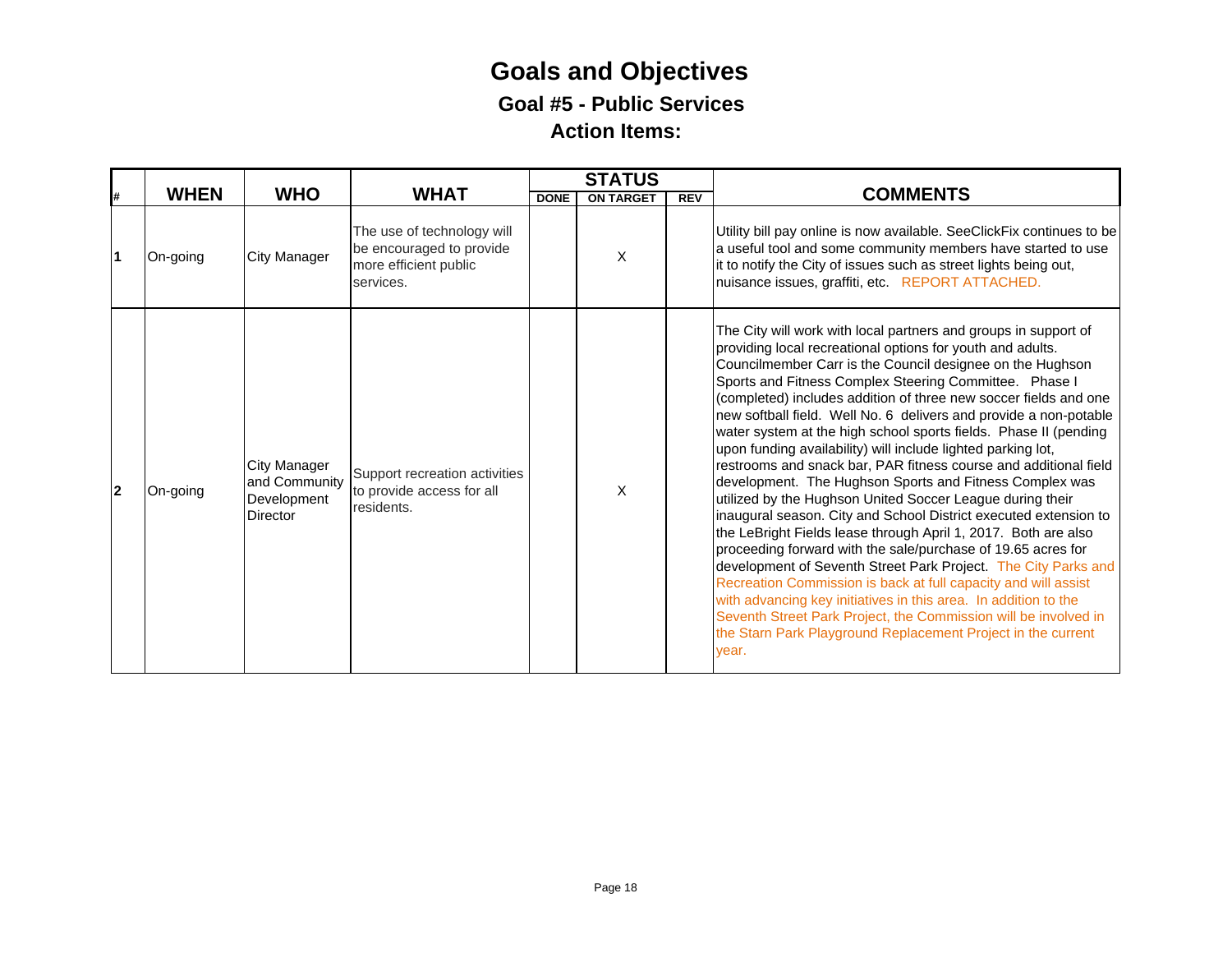|    |             |                                                                        |                                                                                          |             | <b>STATUS</b>    |            |                                                                                                                                                                                                                                                                                                                                                                                                                                                                                                                                                                                                                                                                                                                                                                                                                                                                                                                                  |
|----|-------------|------------------------------------------------------------------------|------------------------------------------------------------------------------------------|-------------|------------------|------------|----------------------------------------------------------------------------------------------------------------------------------------------------------------------------------------------------------------------------------------------------------------------------------------------------------------------------------------------------------------------------------------------------------------------------------------------------------------------------------------------------------------------------------------------------------------------------------------------------------------------------------------------------------------------------------------------------------------------------------------------------------------------------------------------------------------------------------------------------------------------------------------------------------------------------------|
| l# | <b>WHEN</b> | <b>WHO</b>                                                             | <b>WHAT</b>                                                                              | <b>DONE</b> | <b>ON TARGET</b> | <b>REV</b> | <b>COMMENTS</b>                                                                                                                                                                                                                                                                                                                                                                                                                                                                                                                                                                                                                                                                                                                                                                                                                                                                                                                  |
| 13 | On-going    | Community<br>Development<br>Director                                   | Review existing services &<br>consider appropriate fees<br>for providing these services. |             | X                |            | City fee structures will be evaluated as needed to ensure<br>sufficient to cover cost of services provided under legal authority.<br>The City Council amended Title 16 Subdivisions in the Municipal<br>Code to require formation of a Community Facilities District to<br>provide funding for City services that are not being funded<br>through other sources (use for subdivision infrastructure bonds<br>prohibited).                                                                                                                                                                                                                                                                                                                                                                                                                                                                                                        |
| 14 | On-going    | <b>City Manager</b><br>and Community<br>Development<br><b>Director</b> | Monitor the use of<br>community enhancement<br>fees.                                     |             | X                |            | The Council did approve a spending plan for these funds. The<br>improvements would include painting the water tower, a lighting<br>improvement project on the bridges along Hatch, and funding for<br>a well for sports fields at the High School. The water tower paint<br>project is complete, the anti-graffiti vines at Starn Park have been<br>planted, some funds were used for the high school turf irrigation<br>project, and city hall has been repainted. The Hughson City<br>Council approved funding of approximately \$29,000 for the joint<br>purchase of the Fire Command Vehicle for the Hughson Fire<br>Protection District. In the current year, other such uses include<br>improvements to the downtown (flags, banners, electrical) and<br>Starn Park parking area. The Community Development Director<br>is also exploring possible use to establish a pilot program in the<br>downtown for outdoor dining. |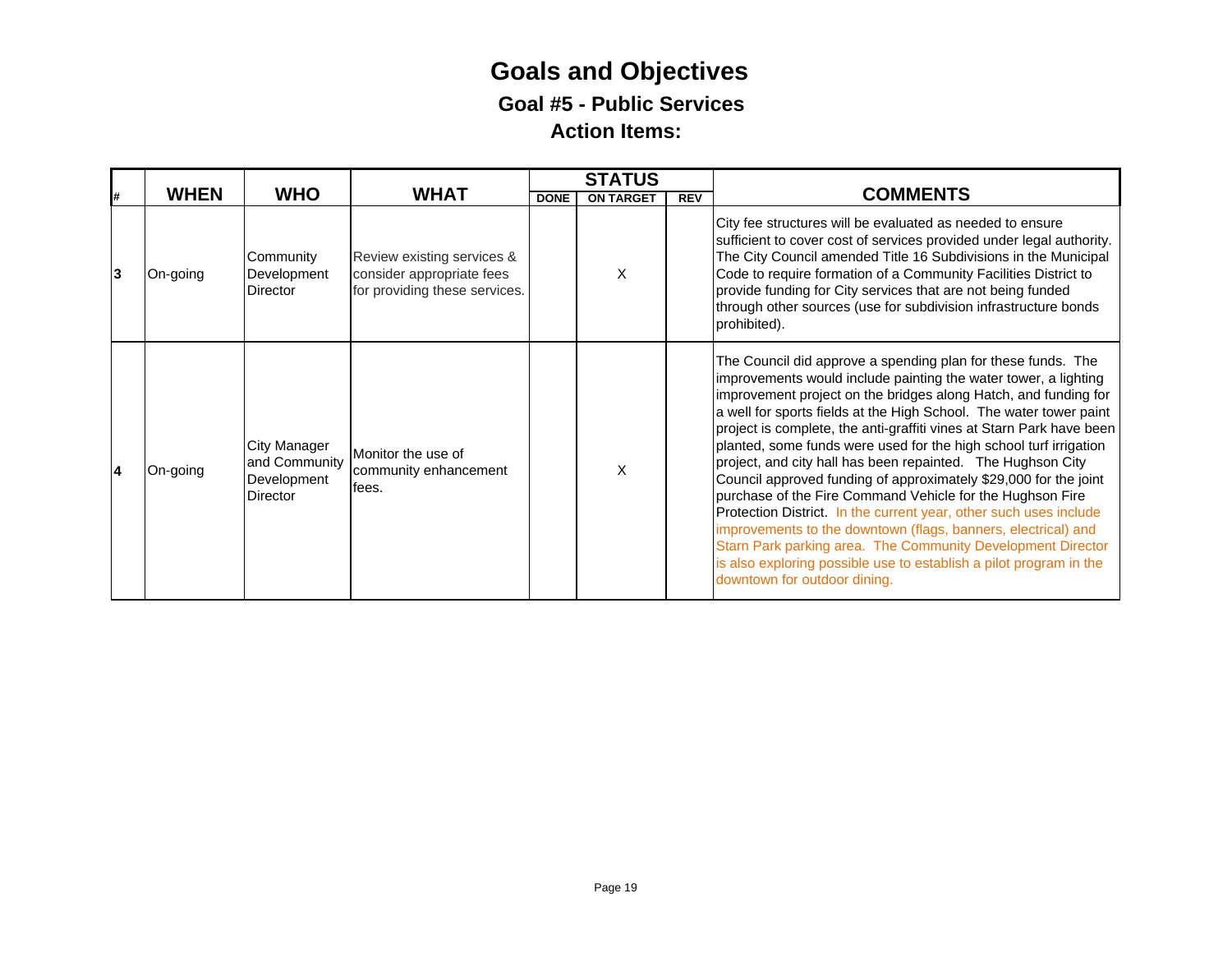|    |             |                                             |                                                                                                                                                                                                                                                                     |             | <b>STATUS</b>    |            |                                                                                                                                                                                                                                                                                                                                                                                                                                                                                                                                                                                                                                                                                                                                                                         |
|----|-------------|---------------------------------------------|---------------------------------------------------------------------------------------------------------------------------------------------------------------------------------------------------------------------------------------------------------------------|-------------|------------------|------------|-------------------------------------------------------------------------------------------------------------------------------------------------------------------------------------------------------------------------------------------------------------------------------------------------------------------------------------------------------------------------------------------------------------------------------------------------------------------------------------------------------------------------------------------------------------------------------------------------------------------------------------------------------------------------------------------------------------------------------------------------------------------------|
| l# | <b>WHEN</b> | <b>WHO</b>                                  | <b>WHAT</b>                                                                                                                                                                                                                                                         | <b>DONE</b> | <b>ON TARGET</b> | <b>REV</b> | <b>COMMENTS</b>                                                                                                                                                                                                                                                                                                                                                                                                                                                                                                                                                                                                                                                                                                                                                         |
| 5  | On-going    | Community<br>Development<br><b>Director</b> | Continue to provide for<br>adequate treatment of<br>wastewater by compliance<br>with Federal and State<br>regulations and adopt an<br>allocation policy to ensure<br>that future capacity is<br>applied in a manner that is<br>consistent with the General<br>Plan. |             | X                |            | The wastewater treatment plant has been operational since<br>September 2012 but construction of site improvements has been<br>ongoing. There is adequate sewer capacity for future growth but<br>water system improvements are necessary before that additional<br>capacity can be utilized. Noeller farm lease for 12 acre City<br>property adjacent to the wastewater treatment plant was<br>extended by the City Council in December 2014 through October<br>31, 2015 or completion of the harvest of the fall 2015 almond<br>crop, whichever occurs later. City staff was directed to bring the<br>item back for further discussion and evaluation of possible<br>options for future use of that property as well as other property<br>adjacent to the lower ponds. |
| 6  | On-going    | Community<br>Development<br><b>Director</b> | Continue to support efforts<br>for the planning and<br>development of an<br>Integrated Regional Water<br>Management Plan (IRWMP)<br>for the mutual benefit of<br>Hughson, Modesto, Turlock<br>and Ceres.                                                            |             | X                |            | City by mutual cost-sharing agreement with other parties hired<br>consultant (RMC Water and Environmental) to complete an<br>Integrated Regional Water Management Plan (IRWMP) for the<br>East Stanislaus IRWM region. Joint proposal (along with<br>Modesto, Turlock and Ceres) prepared and submitted, based on<br>IRWMP, for potential funding of listed projects. For the City of<br>Hughson, submission includes next phase of the non potable<br>water system improvements. In late 2014, the City of Hughson<br>was notified that the joint proposal had not been funded by the<br><b>State Department of Water Resources</b>                                                                                                                                    |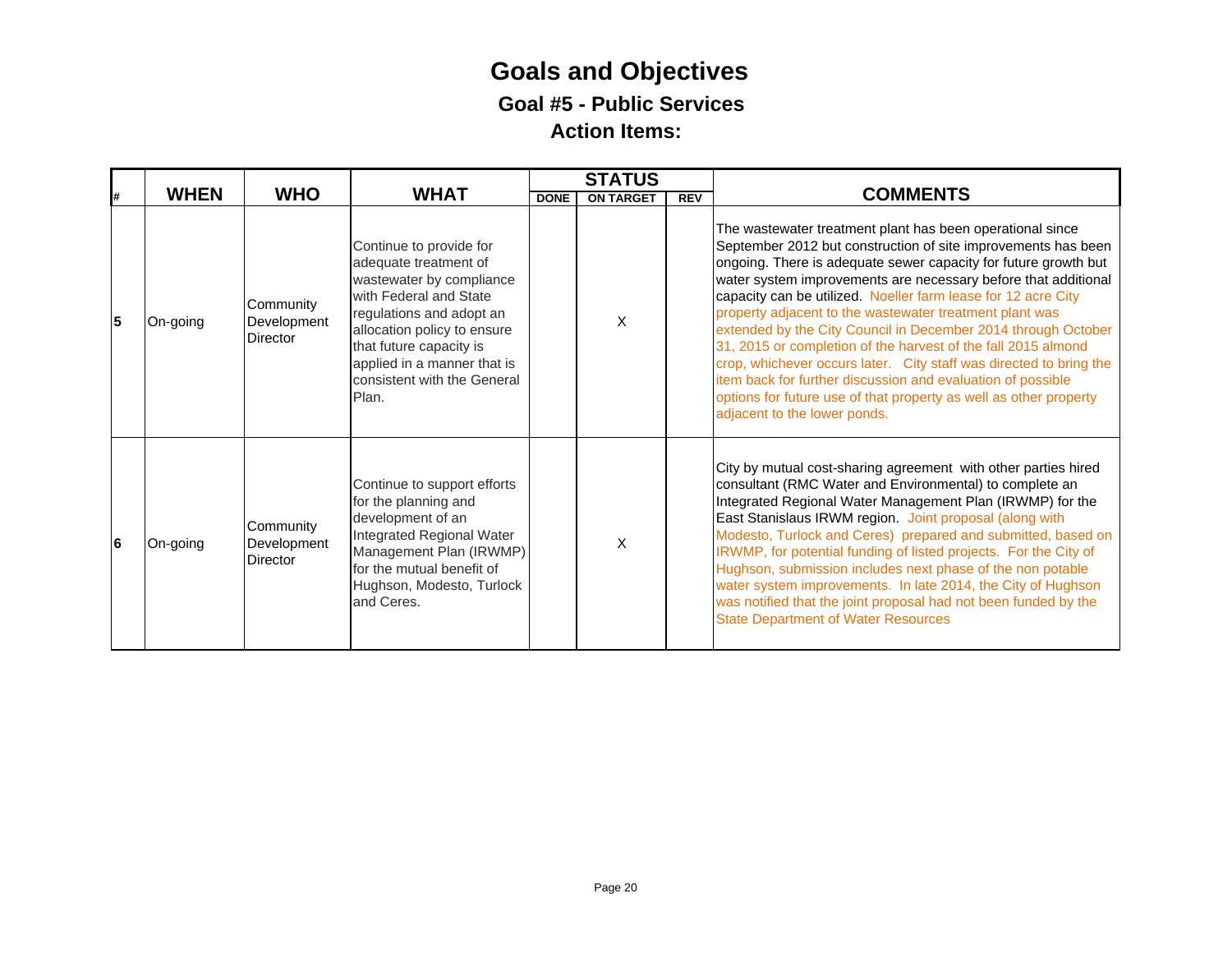|    |             |                     |                                                                                                                |             | <b>STATUS</b>    |            |                                                                                                                                                                                                                                                                                                                                                                                                                                                                                                                                                                                                                                                                                                                                                                                                                                                                                                                                                                                                |
|----|-------------|---------------------|----------------------------------------------------------------------------------------------------------------|-------------|------------------|------------|------------------------------------------------------------------------------------------------------------------------------------------------------------------------------------------------------------------------------------------------------------------------------------------------------------------------------------------------------------------------------------------------------------------------------------------------------------------------------------------------------------------------------------------------------------------------------------------------------------------------------------------------------------------------------------------------------------------------------------------------------------------------------------------------------------------------------------------------------------------------------------------------------------------------------------------------------------------------------------------------|
| l# | <b>WHEN</b> | <b>WHO</b>          | <b>WHAT</b>                                                                                                    | <b>DONE</b> | <b>ON TARGET</b> | <b>REV</b> | <b>COMMENTS</b>                                                                                                                                                                                                                                                                                                                                                                                                                                                                                                                                                                                                                                                                                                                                                                                                                                                                                                                                                                                |
| 17 | On-going    | <b>City Manager</b> | Expand existing water<br>conservation program and<br>policies to incorporate<br>education emphasis.            |             | X                |            | Explore model implemented in other areas (Fresno, Merced,<br>Clovis) regarding water conservation measures including<br>education of water needs of various trees, shrubs, gardens, etc.<br>Gather information from CSU and UC farm advisors and make<br>available for reference to the public. City staff has been very<br>involved in countywide discussions regarding groundwater<br>supply, drought conditions and water policy through the work of<br>the Stanislaus County Water Advisory Committee, Technical<br>Advisory Committee and Drought Taskforce gathering<br>information on municipal practices and challenges. City Council<br>adopted water conservation program by ordinance to codify<br>measures in response to adopted State legislation. City's<br>program included emergency restricts for drought conditions.<br>City staff will participate in upcoming local events-Water Summit<br>for January 16, 2015 and Regional Groundwater Workshop on<br>February 5, 2015. |
| 8  | On-going    | <b>City Manager</b> | Continue to monitor staffing<br>and training levels to ensure<br>that quality public services<br>are provided. |             | X                |            | Continue to look for opportunities for staff members. The City<br>Manager and Community Development Director continue to<br>encourage public works staff to gain additional certifications.<br>The additional training and certifications help City crews gain<br>greater knowledge and improved abilities to maintain and operate<br>the City water system. Cross training will also continue amongst<br>the administrative staff.                                                                                                                                                                                                                                                                                                                                                                                                                                                                                                                                                            |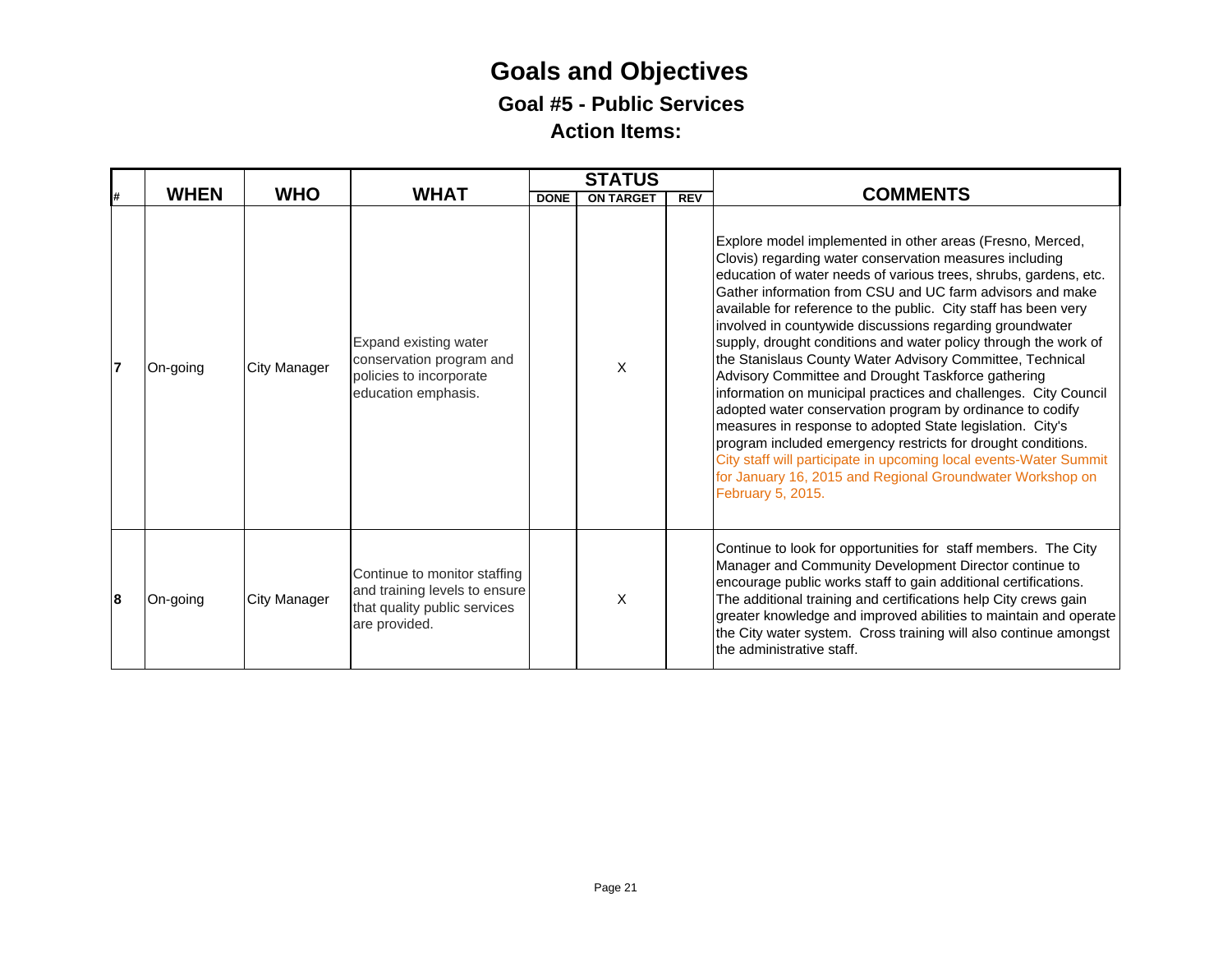### **Goals and Objectives Goal #6 - Public Facilities Action Items:**

|                |             |                                      |                                                                                                                                                                                                                                                                     |             | <b>STATUS</b>    |            |                                                                                                                                                                                                                                                                                                                                                                                                                                                                                                                                                                                                                                                                                                                                                                                                                                                                                                                                                                                                                                                                                                                                                 |  |
|----------------|-------------|--------------------------------------|---------------------------------------------------------------------------------------------------------------------------------------------------------------------------------------------------------------------------------------------------------------------|-------------|------------------|------------|-------------------------------------------------------------------------------------------------------------------------------------------------------------------------------------------------------------------------------------------------------------------------------------------------------------------------------------------------------------------------------------------------------------------------------------------------------------------------------------------------------------------------------------------------------------------------------------------------------------------------------------------------------------------------------------------------------------------------------------------------------------------------------------------------------------------------------------------------------------------------------------------------------------------------------------------------------------------------------------------------------------------------------------------------------------------------------------------------------------------------------------------------|--|
| #              | <b>WHEN</b> | <b>WHO</b>                           | <b>WHAT</b>                                                                                                                                                                                                                                                         | <b>DONE</b> | <b>ON TARGET</b> | <b>REV</b> | <b>COMMENTS</b>                                                                                                                                                                                                                                                                                                                                                                                                                                                                                                                                                                                                                                                                                                                                                                                                                                                                                                                                                                                                                                                                                                                                 |  |
| 1              | On-going    | <b>City Manager</b>                  | Consider shared facilities,<br>where appropriate, with<br>other public and private<br>entities.                                                                                                                                                                     |             | $\mathsf{X}$     |            | The City is part of the JPA with the County and other cities for the<br>provision of Animal Services. The City, through the JPA, is<br>contributing to the debt service for the new Animal Services<br>Facility. The City has converted the Annex Building to the<br>Business Incubator Center that now houses both the Hughson<br>Chamber of Commerce and the Hughson Chronicle. There are<br>also several shared facility partnerships in place with the Hughson<br>Unifed School District (open gym basketball program at the Ross<br>Gymnasium, Lebright Fields, Sports and Fitness Complex). The<br>City has worked with the Hughson Family Resource Center to<br>establish community programs (recreation, meals, etc.) at the<br>Senior Community Center and such efforts will continue. The City<br>works with the United Samaritan Foundation, Sierra Vista Child<br>and Family Services and Stanislaus County at the Third Street<br>Center to ensure that community services are provided. City<br>Manager will schedule a meeting in the upcoming quarter with<br>these partners to discuss current model and future opportunities. |  |
| $\overline{2}$ | On-going    | Community<br>Development<br>Director | The City will develop a<br>method to prioritize<br>replacing existing<br>infrastructure in accordance<br>with the Master Plans<br>adopted in accordance with<br>the General Plan through<br>the development and<br>implementation of a Capital<br>Improvement Plan. |             | $\mathsf{X}$     |            | Continue review of the capital improvement needs of the City.<br>Planned projects include the installation of curb, gutter and<br>sidewalks on a variety of segments in the City. The work for Tully<br>Road that includes water, sewer, storm drain, and roadway<br>improvements is programmed for Fiscal Year 2014-2015 now that<br>funding has been obligated. This years' budget also included<br>funding for overlays on south 4th, south 5th, and Fox Road from<br>Charles to 2nd. Phase I of the non-potable water system<br>improvement project is complete and the next phase dependent<br>on available funding. New City Engineer (Willdan Engineering)<br>will work with City Manager and Community Development Director<br>on evaluating and revising capital improvement plan. MCR<br>Engineering will be retained for water engineering expertise and<br>will complete work on updating water master plan documents for<br>consistency with General Plan and pending Municipal Water<br>System improvement project.                                                                                                               |  |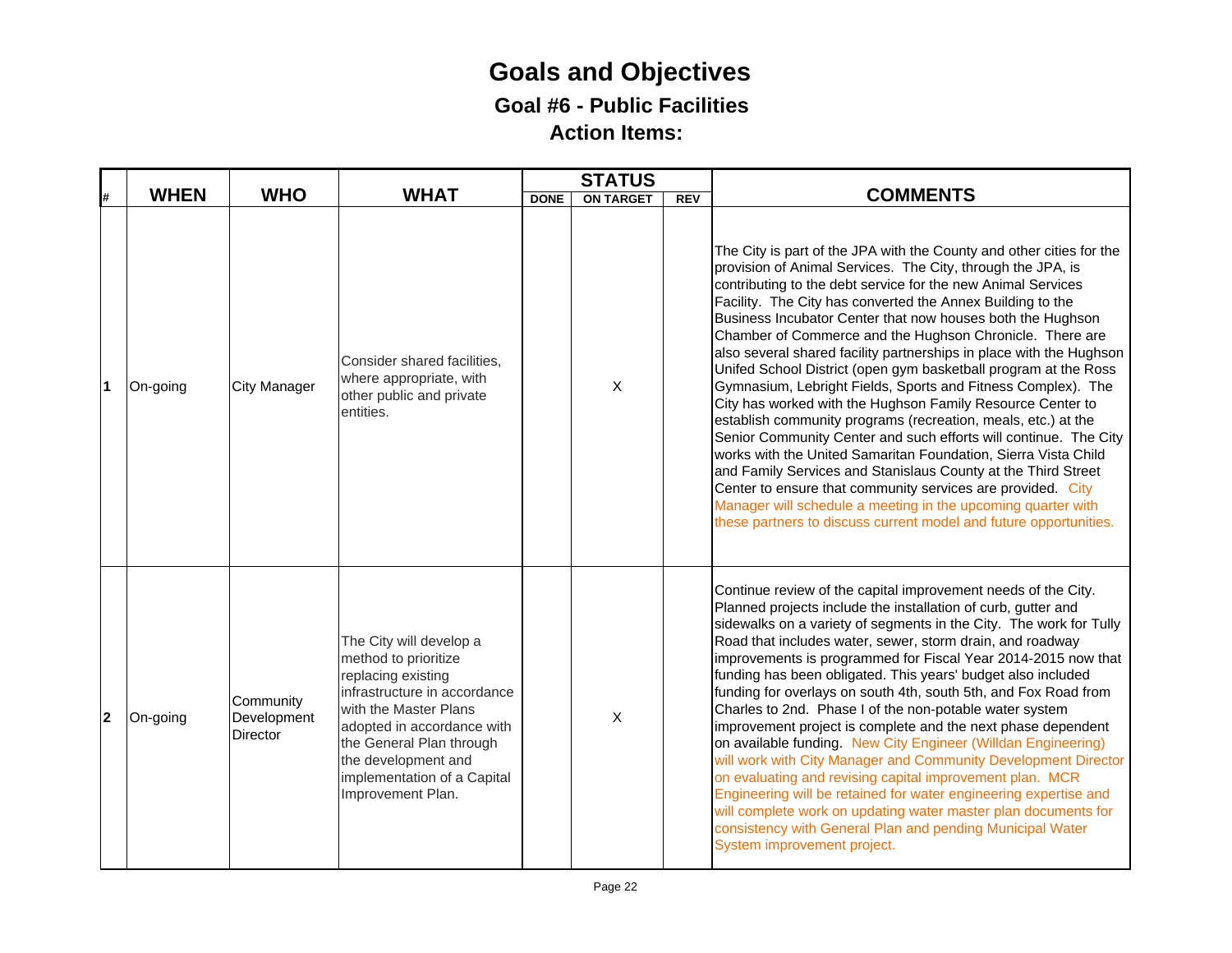### **Goals and Objectives Goal #6 - Public Facilities Action Items:**

|    | <b>WHEN</b> | <b>WHO</b>                                  | <b>WHAT</b>                                                                                                                   |             | <b>STATUS</b>    |     | <b>COMMENTS</b>                                                                                                                                                                                                                                                                                                                                                                                                                                                                                                                                                                                                                                                                                                                                                                                                                                                                           |
|----|-------------|---------------------------------------------|-------------------------------------------------------------------------------------------------------------------------------|-------------|------------------|-----|-------------------------------------------------------------------------------------------------------------------------------------------------------------------------------------------------------------------------------------------------------------------------------------------------------------------------------------------------------------------------------------------------------------------------------------------------------------------------------------------------------------------------------------------------------------------------------------------------------------------------------------------------------------------------------------------------------------------------------------------------------------------------------------------------------------------------------------------------------------------------------------------|
| l# |             |                                             |                                                                                                                               | <b>DONE</b> | <b>ON TARGET</b> | REV |                                                                                                                                                                                                                                                                                                                                                                                                                                                                                                                                                                                                                                                                                                                                                                                                                                                                                           |
| 3  | On-going    | Community<br>Development<br><b>Director</b> | Consider including in future<br>park developments, the<br>inclusion of features that<br>reflect our agricultural<br>heritage. |             | X                |     | Such standards are in place and subject to negotiation. Interest<br>in assisting in further developing a school farm component as an<br>educational component to local youth. Support of local FFA, 4H<br>and other agricultural activities (County Fair) should continue to<br>be a local emphasis. City extended for another year the existing<br>farm lease with Noeller Farms for property near wastewater<br>treatment facility (through end of 2015 Harvest season). As part<br>of the Seventh Street park acquisition project, the Hughson<br>Unified School District has an existing farm lease in place with<br>Garcia Farms that incorporates a farming educational component<br>with the Agriculture Department at Hughson High School. The<br>current property is planted in alfafa and the arrangement will need<br>to be revisited once acquired (anticipated Spring 2015). |
| 14 | On-going    | Community<br>Development<br>Director        | Emphasize Surface Water<br><b>Monitoring Procedures</b>                                                                       |             | X                |     | Institute measures to monitor, protect, and enhance the water<br>quality of city water sources in a manner pursuant and consistent<br>with the Federal Clean Water Act. On November 26, 2012, the<br>City Council directed City staff to send a letter to the Stanislaus<br>Regional Water Authority that it was not interested in joining the<br>Joint Powers Authority (JPA) at the time but requesting<br>preference in the future if so desired based on past contributions<br>to the effort. At a recent City Council meeting to discuss new<br>water conservation measures, the Turlock Irrigation DIstrict<br>addressed Council to informed the City that returning as a partner<br>in the Regional Surface Water Management Project was still<br>possible.                                                                                                                        |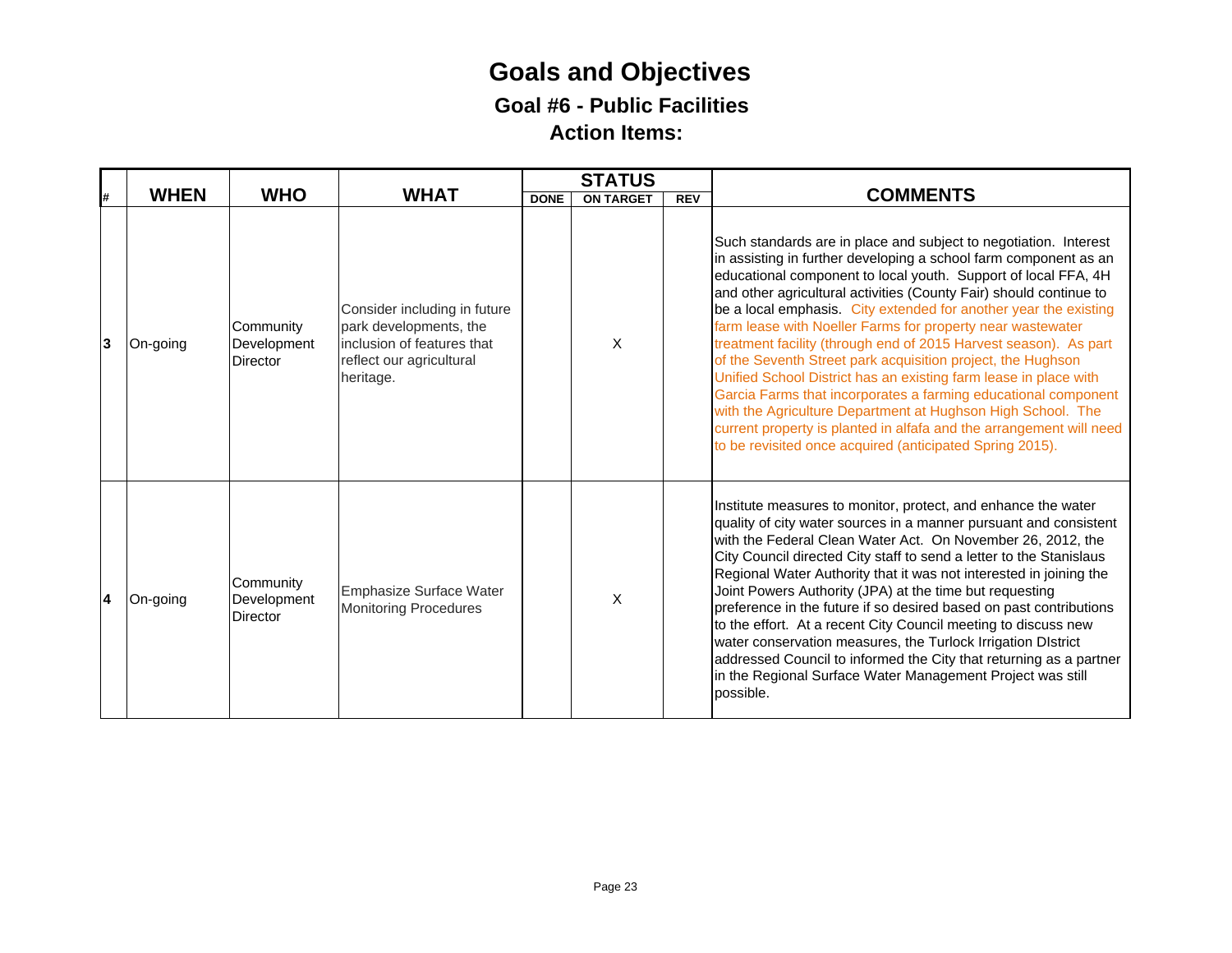|                         |             |                     |                                                                                                                                                                              |             | <b>STATUS</b>             |            |                                                                                                                                                                                                                                                                                                                                                                                                                                                                                                                                                                                                                                                                                                                                                                                                                                                                                                                                                                                                                                   |
|-------------------------|-------------|---------------------|------------------------------------------------------------------------------------------------------------------------------------------------------------------------------|-------------|---------------------------|------------|-----------------------------------------------------------------------------------------------------------------------------------------------------------------------------------------------------------------------------------------------------------------------------------------------------------------------------------------------------------------------------------------------------------------------------------------------------------------------------------------------------------------------------------------------------------------------------------------------------------------------------------------------------------------------------------------------------------------------------------------------------------------------------------------------------------------------------------------------------------------------------------------------------------------------------------------------------------------------------------------------------------------------------------|
| #                       | <b>WHEN</b> | <b>WHO</b>          | <b>WHAT</b>                                                                                                                                                                  | <b>DONE</b> | <b>ON TARGET</b>          | <b>REV</b> | <b>COMMENTS</b>                                                                                                                                                                                                                                                                                                                                                                                                                                                                                                                                                                                                                                                                                                                                                                                                                                                                                                                                                                                                                   |
| $\overline{\mathbf{1}}$ | On-going    | <b>City Manager</b> | City of Hughson recognizes<br>that it must work with other<br>organizations, public and<br>private, to ensure<br>coordinated and cost-<br>effective delivery of<br>services. |             | $\times$                  |            | The City continues to strengthen its relationships with the<br>Alliance, School District and Fire District. Examples include the<br>establishment of a business incubator, expansion of business<br>assitance program, open-gym basketball program, development<br>of park/recreational facilities, and Fire command vehicle purchase<br>. The City continues to strive to build relationships with its<br>community partners. City staff actively interacts with the Hughson<br>Chamber of Commerce, Hughson Ministerial Association,<br>Hughson Family Resource Center and local non profit<br>organizations (Sierra Vista Child and Family Services, United<br>Samiritan Found, Samaritan Village, etc). City also partners with<br>Stanislaus County and other incorporate cities for the provision of<br>public services (law enforcement, social, health, transit, etc). The<br>City of Hughson was the recipient of the Southeast Stanislaus<br>Family Resource Center Community Parntership of Promise<br>Award for 2014. |
| $\overline{2}$          | On-going    | <b>City Manager</b> | The City Council will review<br>and establish a policy<br>designed to monitor and<br>possibly influence proposed<br>State and Federal<br>legislation.                        |             | $\boldsymbol{\mathsf{X}}$ |            | Hughson Legislative Program was adopted in March 2014 and<br>sets the parameters for the City's legislative advocacy efforts that<br>supplement the work through the California League of Cities and<br>California Local Agency Formation Commissions. Commencing<br>Fiscal Year 2014-2015, City provides quarterly Legislative Update<br>to the City Council to highlight activity in this area over the course<br>of the year.                                                                                                                                                                                                                                                                                                                                                                                                                                                                                                                                                                                                  |
| 3                       | On-going    | Manager             | City Council/City Maintain and monitor the<br>Complaint Log.                                                                                                                 |             | X                         |            | SeeClickFix is an application that is currently being used to<br>manage this process. City Manager and City Clerk met with Chief<br>Execuive Office of SeeClickFix organization to discuss and<br>evaluate effectiveness of tool. Discussed development of a<br>customer services/satisfaction survey component. CEO made<br>City staff aware of other elements of the application that are now<br>available for use. SeeClickFix report of complaints/issues<br>provided to the City Council quarterly along with Goals and<br>Objectives. City staff in process of developing customer survey<br>element for City website (anticipated to be functional by January<br>$2015$ ).                                                                                                                                                                                                                                                                                                                                                 |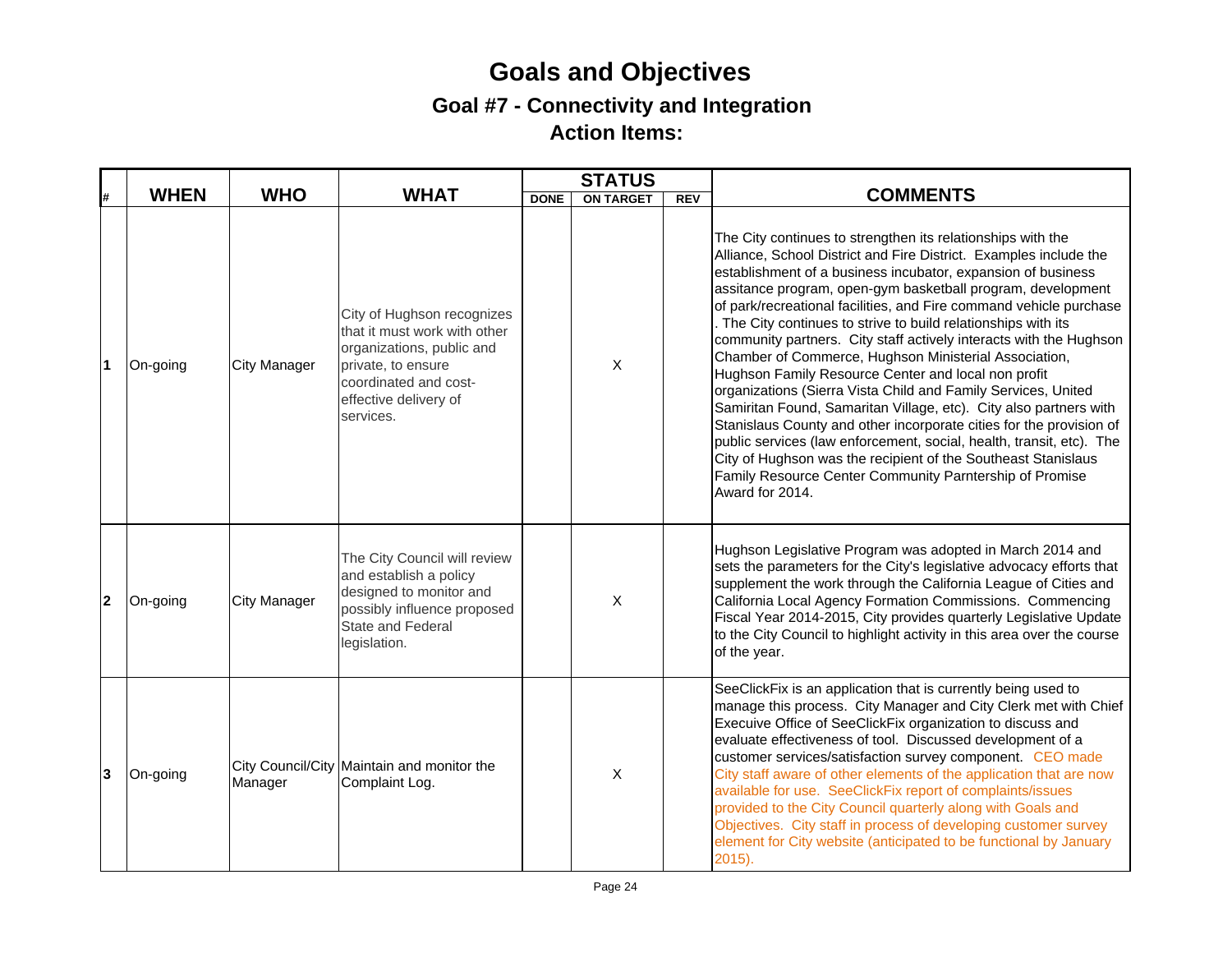|    |             |                     |                                                                                                                                      |             | <b>STATUS</b>    |     |                                                                                                                                                                                                                                                                                                                                                                                                                                                                                                                                                                                                                                                                                                                                                                                                                                                                                                                                                                                                                                                                                                                                                                               |
|----|-------------|---------------------|--------------------------------------------------------------------------------------------------------------------------------------|-------------|------------------|-----|-------------------------------------------------------------------------------------------------------------------------------------------------------------------------------------------------------------------------------------------------------------------------------------------------------------------------------------------------------------------------------------------------------------------------------------------------------------------------------------------------------------------------------------------------------------------------------------------------------------------------------------------------------------------------------------------------------------------------------------------------------------------------------------------------------------------------------------------------------------------------------------------------------------------------------------------------------------------------------------------------------------------------------------------------------------------------------------------------------------------------------------------------------------------------------|
| l# | <b>WHEN</b> | <b>WHO</b>          | <b>WHAT</b>                                                                                                                          | <b>DONE</b> | <b>ON TARGET</b> | REV | <b>COMMENTS</b>                                                                                                                                                                                                                                                                                                                                                                                                                                                                                                                                                                                                                                                                                                                                                                                                                                                                                                                                                                                                                                                                                                                                                               |
| 14 | On-going    | <b>City Manager</b> | $ 2 + 2$ School District/ City<br>Committee.                                                                                         |             | X                |     | The City continues to meet on a quarterly basis with the School<br>District. These meetings continue to be very productive for<br>effective planning, coordination and communication. Recent<br>items of work included a cost sharing model for the school<br>resource officer (although not continued), grant application for<br>park acquisition funds (Seventh Street Park) ans safe routes to<br>school (Fox Road), Lebright Fields lease extension, Hughson<br>community event planning and other items for coordination<br>(municipal water system, school sports fitness complex, etc.).<br>During recent regular meeting, Committee discussed the<br>Stanislaus County Employee Mentoring Program and exploring<br>implementation of a similar program in Hughson. District<br>Superintendent has initiated a discussion of this concept with his<br>leadership team plans to bring back for further discussion. City<br>staff attending a Mentoring Summit being hosted by Sierra Vista<br>Children and Family Services and the Stanislaus County Office of<br>Education on January 23, 2015 to further advance this concept<br>and possible implementation locally. |
| 5  | On-going    | <b>City Manager</b> | Maintain open<br>communication with staff<br>and encourage sharing of<br>innovative ideas and<br>process improvement<br>suggestions. |             | X                |     | Promote open door policy and culture for the organization<br>(internal and external). Keep staff properly informed on<br>organizational policies and procedures. Foster sharing and<br>development of ideas amongst staff that may lead to efficiencies.<br>Quarterly all staff meetings are held to maintain open channels of<br>communication and dialogue. Employee appreciation program<br>under development and will be brought back to City Council for<br>consideration this fiscal year.                                                                                                                                                                                                                                                                                                                                                                                                                                                                                                                                                                                                                                                                              |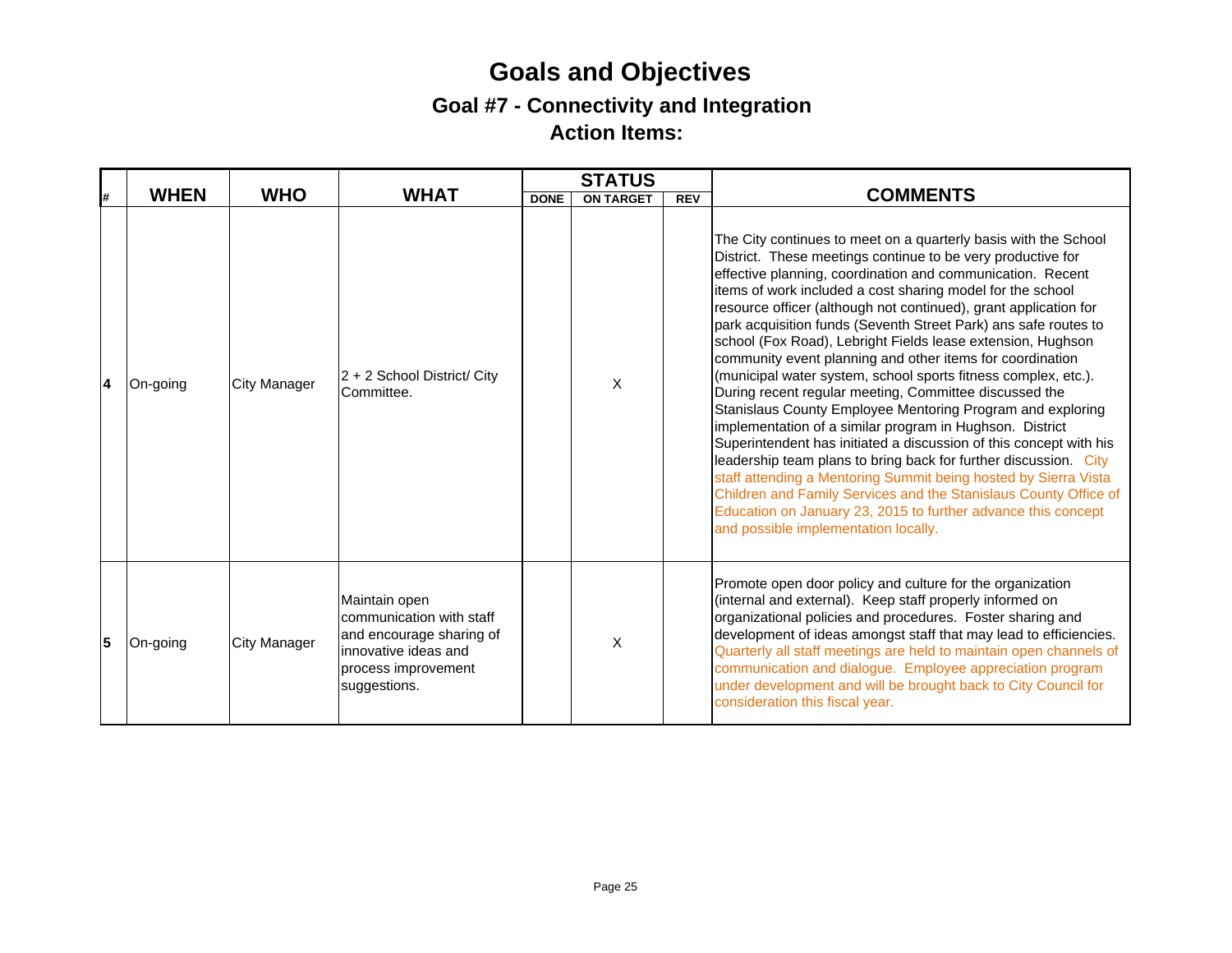|    |             |              |                                                                                                                                                                                                                                             | <b>STATUS</b> |                  |            |                                                                                                                                                                                                                                                                                                                                                                                                                                                                                                                                                                                                                                                                                                                                                                                                                       |
|----|-------------|--------------|---------------------------------------------------------------------------------------------------------------------------------------------------------------------------------------------------------------------------------------------|---------------|------------------|------------|-----------------------------------------------------------------------------------------------------------------------------------------------------------------------------------------------------------------------------------------------------------------------------------------------------------------------------------------------------------------------------------------------------------------------------------------------------------------------------------------------------------------------------------------------------------------------------------------------------------------------------------------------------------------------------------------------------------------------------------------------------------------------------------------------------------------------|
| l# | <b>WHEN</b> | <b>WHO</b>   | <b>WHAT</b>                                                                                                                                                                                                                                 | <b>DONE</b>   | <b>ON TARGET</b> | <b>REV</b> | <b>COMMENTS</b>                                                                                                                                                                                                                                                                                                                                                                                                                                                                                                                                                                                                                                                                                                                                                                                                       |
| 16 | On-going    | City Manager | Look for additional<br>opportunities to partner with<br>other cities.                                                                                                                                                                       |               | X                |            | The City in the past partnered with the City of Modesto for on-call<br>advanced planning services. The City has also reached out on<br>occasion to discuss water and wastewater issues with other<br>jurisdictions in Stanislaus County. Also working with the City of<br>Turlock on the administration/engineering work needed relative to<br>Hughson's special assessment districts. Other examples of City<br>partnerships are in the area of local transportation, road<br>improvements, emergency dispatch, animals services, solid<br>waste, CNG fueling, etc.                                                                                                                                                                                                                                                  |
| 17 | On-going    | City Manager | Expand plan to best utilize<br>the volunteerism that exists<br>in the community. Work<br>with partner agencies, non-<br>profits and local<br>organizations to continue to<br>promote a spirit of<br>cooperation and civic<br>participation. |               | X                |            | The City works diligently to facilitate the efforts of those willing to<br>volunteer. For example, the City has helped with the planning and<br>coordination of LOVE Hughson events as well as volunteer efforts<br>tied to the City Wide Clean Up Day. Other local and grassroots<br>efforts will be supported to strengthen the sense of community<br>pride (Concerts in the Park, Halloween Tent, Trunk or Treat,<br>National Night Out, Harvest Festival, Cultural Events, etc.).<br>Development of an Hughson Employee Mentoring Porgram being<br>explored by the City and School District. The City of Hughson is<br>partnering with the Hughson Family Resource Center/Citizens for<br>a Healthy Community to make Love Hughson 2015 (scheduled for<br>April 18) a more organized and coordinated local event. |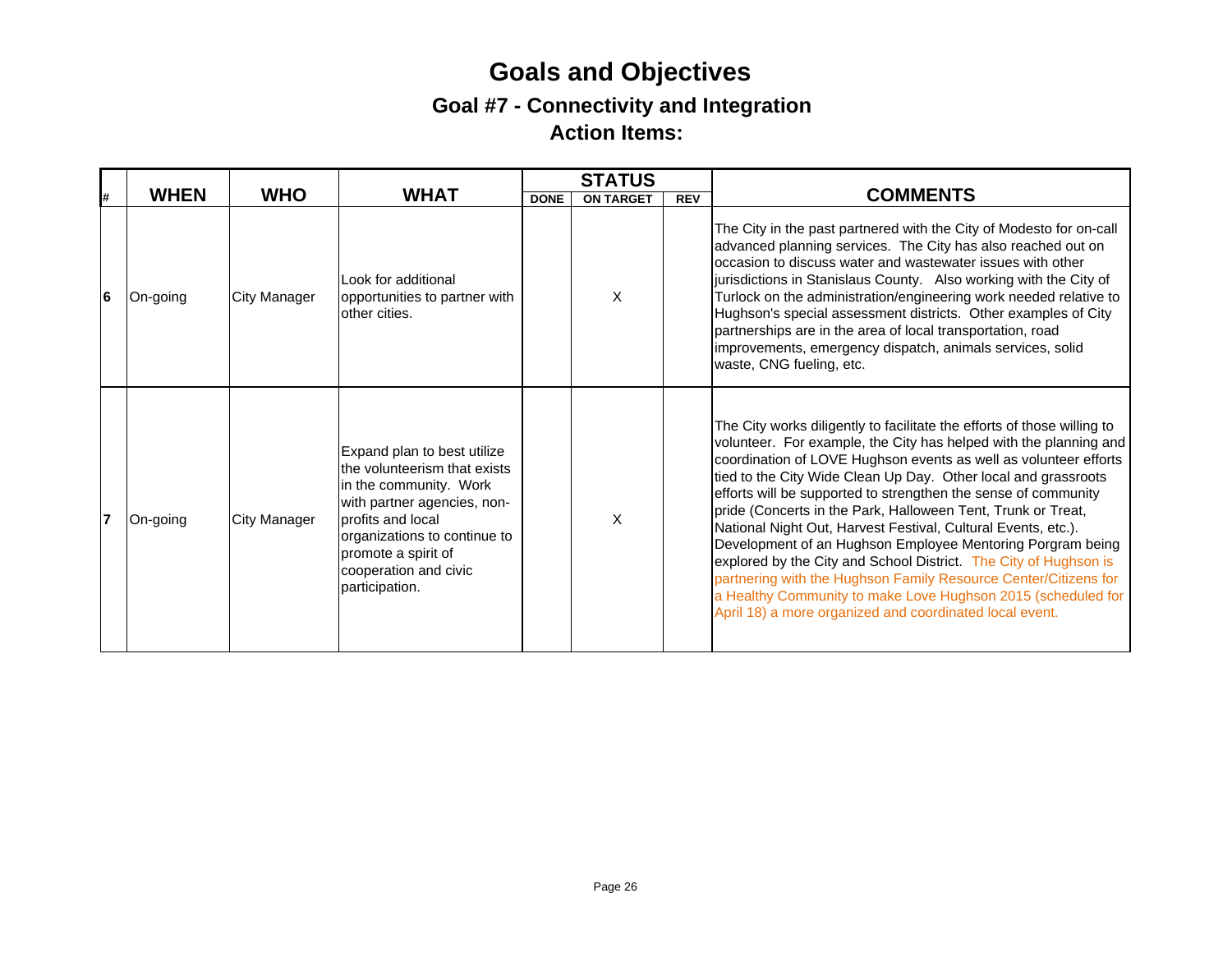| #  | <b>WHEN</b> | <b>WHO</b>          | <b>WHAT</b>                                                                                                                                          | <b>DONE</b> | <b>STATUS</b><br><b>ON TARGET</b> | <b>REV</b> | <b>COMMENTS</b>                                                                                                                                                                                                                                                                                                                                                                                                                                                                                                                                                                                                                                                                                                                                                                                                                                                                                      |
|----|-------------|---------------------|------------------------------------------------------------------------------------------------------------------------------------------------------|-------------|-----------------------------------|------------|------------------------------------------------------------------------------------------------------------------------------------------------------------------------------------------------------------------------------------------------------------------------------------------------------------------------------------------------------------------------------------------------------------------------------------------------------------------------------------------------------------------------------------------------------------------------------------------------------------------------------------------------------------------------------------------------------------------------------------------------------------------------------------------------------------------------------------------------------------------------------------------------------|
|    |             |                     |                                                                                                                                                      |             |                                   |            |                                                                                                                                                                                                                                                                                                                                                                                                                                                                                                                                                                                                                                                                                                                                                                                                                                                                                                      |
| 18 | On-going    | City Manager        | Assessment of current IT<br>needs and development of<br>inventories and incremental<br>policies that take advantage<br>of technology.                |             | X                                 |            | The City Manager continues to work with its IT consultant EZ<br>Networks to identify needed improvements to the City's overall<br>network. Improvements made in the last year to improve<br>surveillance and monitoring systems at City facilities and for<br>critical systems (municipal water and waste water treatement).<br>The City replaced an aging network server that will improve its<br>ability to store information and the growing email traffic. As part of<br>the Fiscal Year 2014-2015 Adopted Budget, the City Council<br>directed staff to accelerate the project to move towards a new<br>Finance Management Software system. City staff has begun<br>researching municipal financial management systems and<br>associated costs and will bring the information back to the Budget<br>and Finance Subcommittee during consideration of mid year<br>budget adjustments.            |
| Ι9 | On-going    | <b>City Manager</b> | The use of technology will<br>be encouraged to engage<br>citizens more actively in<br>public issues and to improve<br>inter-agency<br>communication. |             | X                                 |            | City will initiate measures to maximize use of email, newsletter,<br>website, facebook, local media and other technology to expand<br>public outreach efforts and more effectively engage residents on<br>City Hall happenings and community events. During Fiscal Year<br>2013-2014, phase one improvements (audio) to the Council<br>Chambers were completed. As part of the Fiscal Year 2014-<br>2015 Adopted Budget, funding was allocated for phase two which<br>includes installing video equipment, web stream capabilities, and<br>enhanced agenda management tools to encourage open and<br>transparent government access. The Mayor and City Manager<br>have initiated a discussion with CSU, Stanislaus<br>(Communications Department) regarding an internship<br>opportunity to provide support and assist the City expand efforts<br>in this area with a focus on social media outlets. |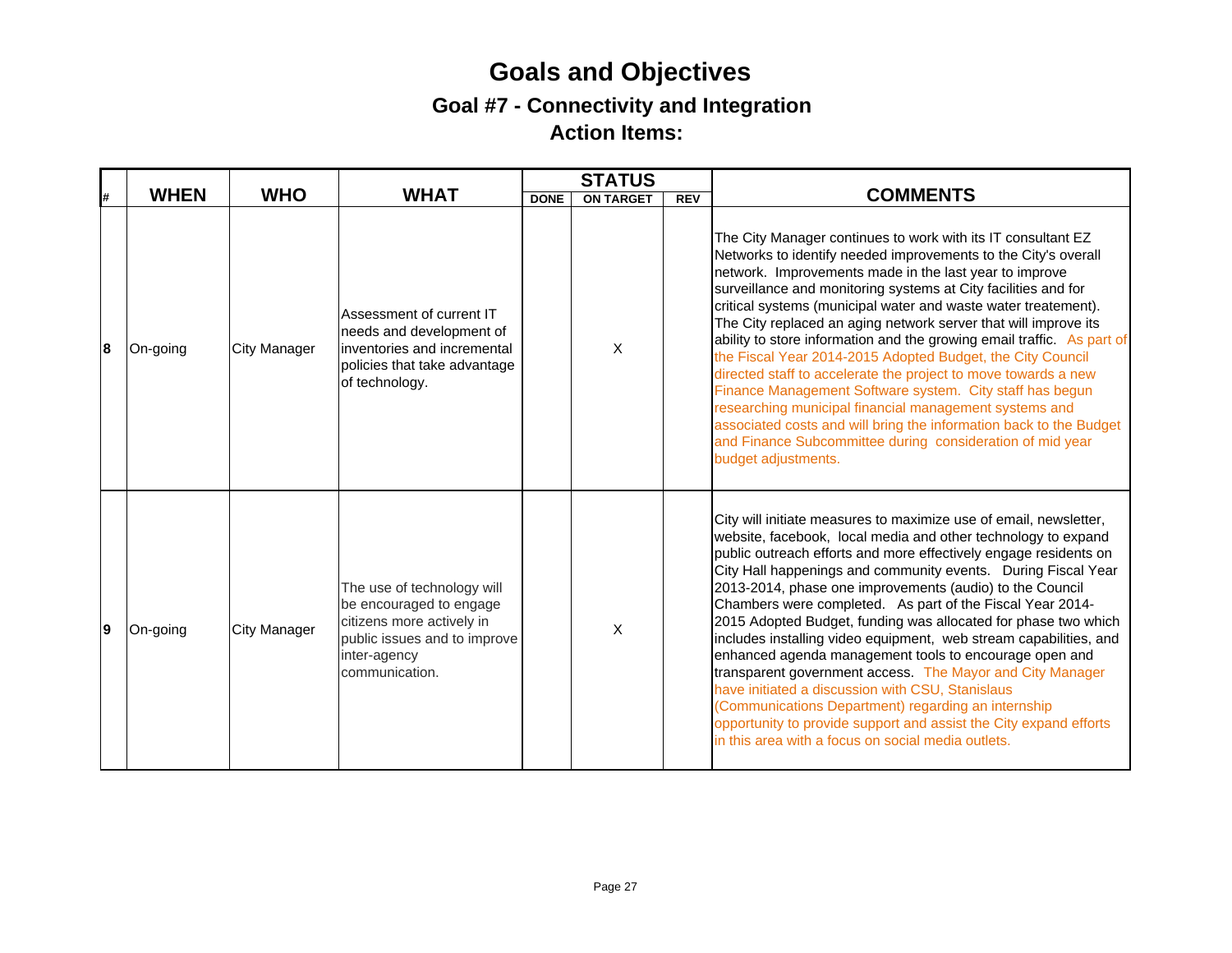## **Goals and Objectives Goal #8 - Revenue Generation and Use Allocation Action Items:**

| #   | <b>WHEN</b> | <b>WHO</b>          | <b>WHAT</b>                                                                                                                |             | <b>STATUS</b>    |     | <b>COMMENTS</b>                                                                                                                                                                                                                                                                                                                                                                                                                                                                                                                                                                                                                                                                                                                                                                                                                     |
|-----|-------------|---------------------|----------------------------------------------------------------------------------------------------------------------------|-------------|------------------|-----|-------------------------------------------------------------------------------------------------------------------------------------------------------------------------------------------------------------------------------------------------------------------------------------------------------------------------------------------------------------------------------------------------------------------------------------------------------------------------------------------------------------------------------------------------------------------------------------------------------------------------------------------------------------------------------------------------------------------------------------------------------------------------------------------------------------------------------------|
|     |             |                     |                                                                                                                            | <b>DONE</b> | <b>ON TARGET</b> | REV |                                                                                                                                                                                                                                                                                                                                                                                                                                                                                                                                                                                                                                                                                                                                                                                                                                     |
| l 1 | On-Going    | <b>City Council</b> | The City Council pledges to<br>monitor all public funds to<br>ensure appropriate<br>expenditures.                          |             | X                |     | The City institutes a thorough budget review process.<br>Preliminary Budget adopted in May/June and Final Budget<br>presented once the Auditors have completed their preliminary<br>work. City staff monitors revenues so that mid-year changes can<br>be made if necessary. Financial reporting process being<br>evaluated for improvements to increase transparency. In<br>December 2014, the City Council accepted the Fiscal Year 2013-<br>2014 Financial Audit. The City Auditors (Moss, Levy and<br>Hartheim) gave the highest opinion that auditors can give--<br>"Unqualified." To strenthen its the Clty's fiscal position, staff was<br>directed to more closely explore investment practices and the<br>opportunity to reduce debt obligations.                                                                          |
| 12  | On-going    | <b>City Manager</b> | Explore grant opportunities,<br>develop a tracking<br>methodology and provide<br>regular reporting to the City<br>Council. |             | $\times$         |     | City Manager instituted an internal grant writing program utilizing<br>existing staff and assistance from local colleges/interns. Grant<br>applications prepared and submitted included Seventh Street<br>Park Acquisition Project (Land Water and Conservation Fund),<br>Fox Road Pedestrian Improvements (Active Transportation<br>Program), City Park Recycling/Litter Program (Cal Recycle),<br>Hatch Road Bicycle and Pedestrian Project (CMAQ), Non Potable<br>Water System Improvement Phase II pending through the<br>Intergrated Regional Water Management Plan and Whitemore<br>Avenue/Santa Fe Pedestrian Project (CMAQ). Quarterly status<br>report provided to City Council through the year. Grant<br>opportunities being explored for Seventh Street Park<br>Development Project and Starn Park Replacement Project. |
| 3   | On-Going    | <b>City Manager</b> | The City will maximize all<br>potential revenue sources<br>(including funding for City,<br>Schools and Public Safety).     |             | X                |     | This will be reviewed ongoing and annually during the budget<br>process. As opportunities arise for additional generation (grants,<br>partnerships, etc.) evaluation will be conducted and brought to the<br>Council for consideration as appropriate.                                                                                                                                                                                                                                                                                                                                                                                                                                                                                                                                                                              |